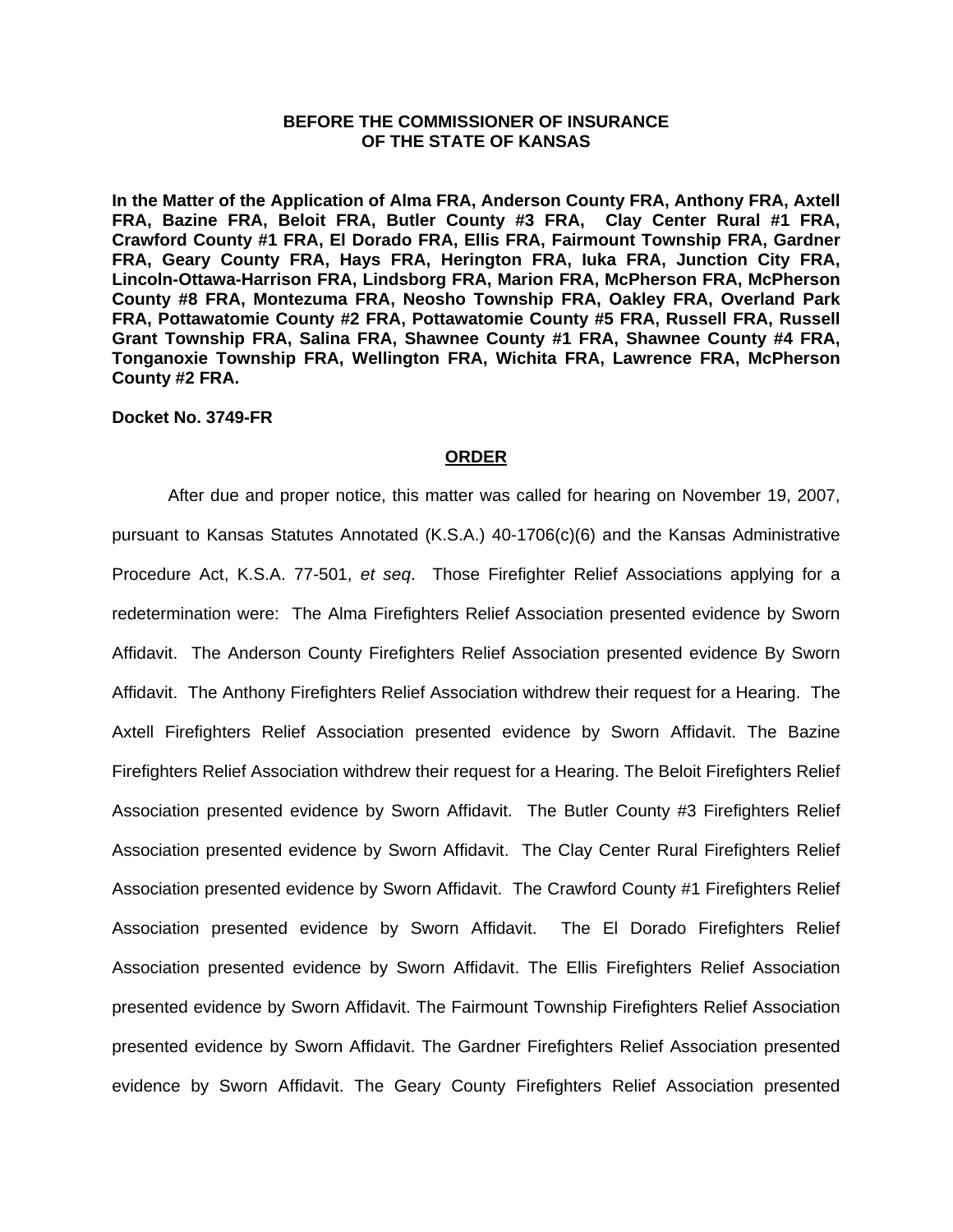evidence by Sworn Affidavit. The Hays Firefighters Relief Association presented evidence by Sworn Affidavit. The Herington Firefighters Relief Association withdrew their request for a Hearing. The Iuka Firefighters Relief Association withdrew their request for a Hearing. The Junction City Firefighters Relief Association presented evidence by Sworn Affidavit. The Lincoln-Ottawa-Harrison Firefighters Relief Association presented evidence by Sworn Affidavit. The Lindsborg Firefighter Relief Association Firefighters Relief Association presented evidence by Sworn Affidavit. The Marion Firefighters Relief Association presented evidence by Sworn Affidavit. The McPherson Firefighters Relief Association presented evidence by Sworn Affidavit. The McPherson County #8 Firefighters Relief Association withdrew their request for a Hearing. The Montezuma Firefighters Relief Association presented evidence by Sworn Affidavit. The Neosho Township Firefighters Relief Association withdrew their request for a Hearing. The Oakley Firefighters Relief Association presented evidence by Sworn Affidavit. The Overland Park Firefighters Relief Association presented evidence by Sworn Affidavit. The Pottawatomie County #2 Firefighters Relief Association presented evidence by Sworn Affidavit. The Pottawatomie County #5 Firefighters Relief Association presented evidence by Sworn Affidavit. The Russell Firefighters Relief Association presented evidence by Sworn Affidavit. The Russell Grant Township Firefighters Relief Association presented evidence by Sworn Affidavit. The Salina Firefighters Relief Association presented evidence by Sworn Affidavit. The Shawnee County #1 Firefighters Relief Association presented evidence by Sworn Affidavit. The Shawnee County #4 Firefighters Relief Association withdrew their request for a Hearing. The Tonganoxie Township Firefighters Relief Association presented evidence by Sworn Affidavit. The Wellington Firefighters Relief Association withdrew their request for a Hearing. The Wichita Firefighters Relief Association presented evidence by Sworn Affidavit. The Lawrence Firefighters Relief Association presented evidence by Sworn Affidavit. The McPherson County #2 Firefighters Relief Association presented evidence by Sworn Affidavit.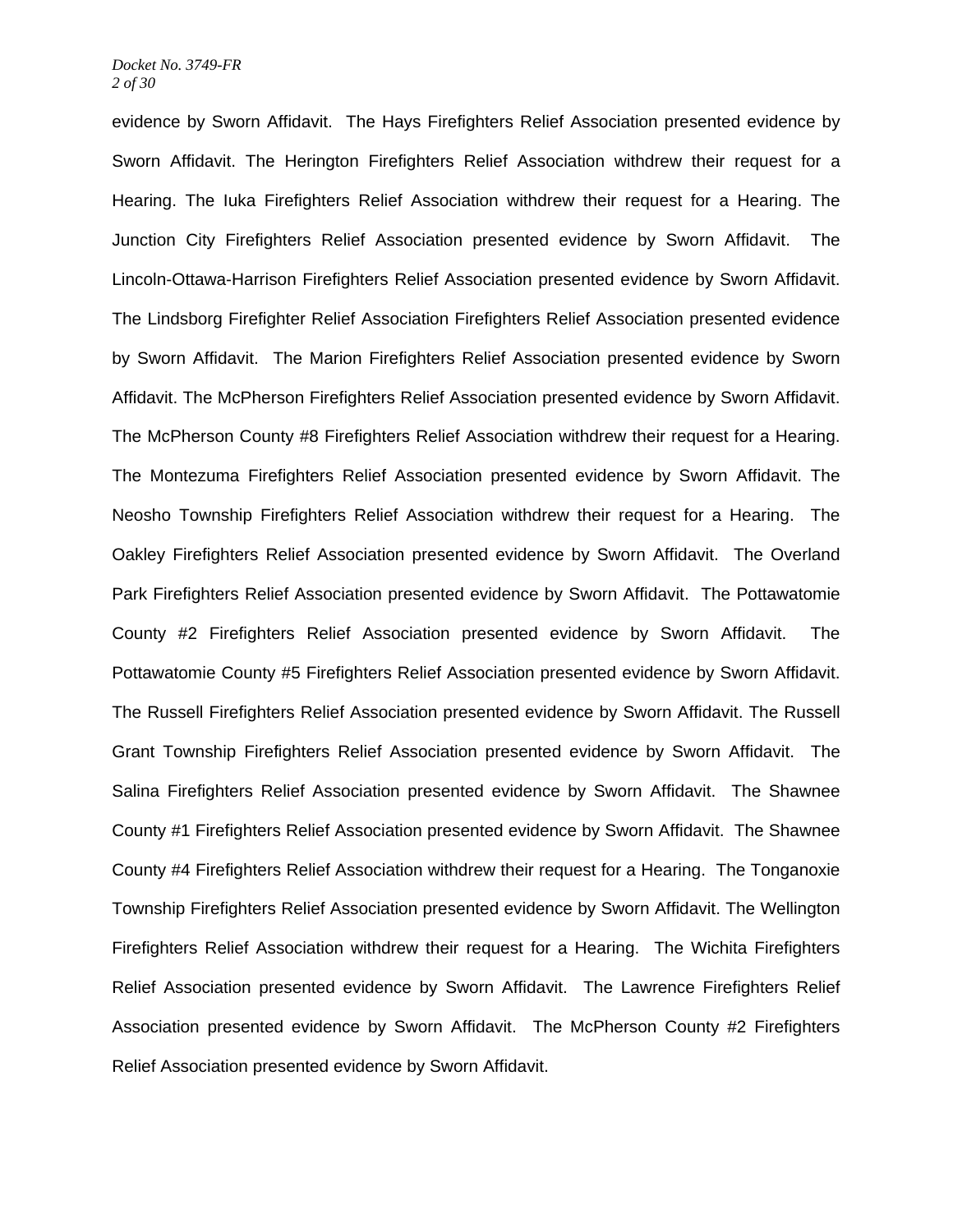#### *Docket No. 3749-FR 3 of 30*

 The Kansas Insurance Department was represented by Deletria Nash, Assistant General Counsel, and John Washburn, Fire & Casualty Division Supervisor assigned to Firefighter Relief Association regulatory activities. Jim Lubbers, President, appeared on behalf of the Kansas State Firefighters Association.

 Bob Tomlinson, Assistant Commissioner, was the Presiding Officer duly appointed by Commissioner Praeger.

 On the request of the Kansas Insurance Department, the Presiding Officer granted a continuance of the hearing. After due and proper notice, this matter was continued on December 21, 2007. The Kansas Insurance Department was represented by Deletria Nash and John Washburn, Fire & Casualty Division Supervisor assigned to Firefighter Relief Association regulatory activities. Jim Lubbers appeared on behalf of the Kansas State Firefighters Association. Representing the Wichita Firefighter Relief Association were Earnest Schuler, Jason Jones, Kerry Tabler, Kenneth Ast, Jesus Gonzales, and Doug Pickard; and representing the Wichita Airport Public Safety were James Kilpatrick and John H. Barkus, Jr.

 Bob Tomlinson, Assistant Commissioner, was the Presiding Officer duly appointed by Commissioner Praeger.

This Order shall become effective as a Final Order, without further notice, upon the expiration of the fifteen (15) day period if no request for hearing is made, pursuant to K.S.A. 77- 542.

 Said Presiding Officer, being fully advised in the premises and giving due consideration to the evidence presented, makes the following findings of fact, conclusions of law, and order, to wit:

# **Findings of Fact**

 1. At issue is the 2008 and future distributions of the Firefighters Relief Fund to firefighters relief associations throughout the State of Kansas pursuant to the Firefighters Relief Act, K.S.A. 40-1701, *et seq.* Applicants are contending that changed circumstances exist to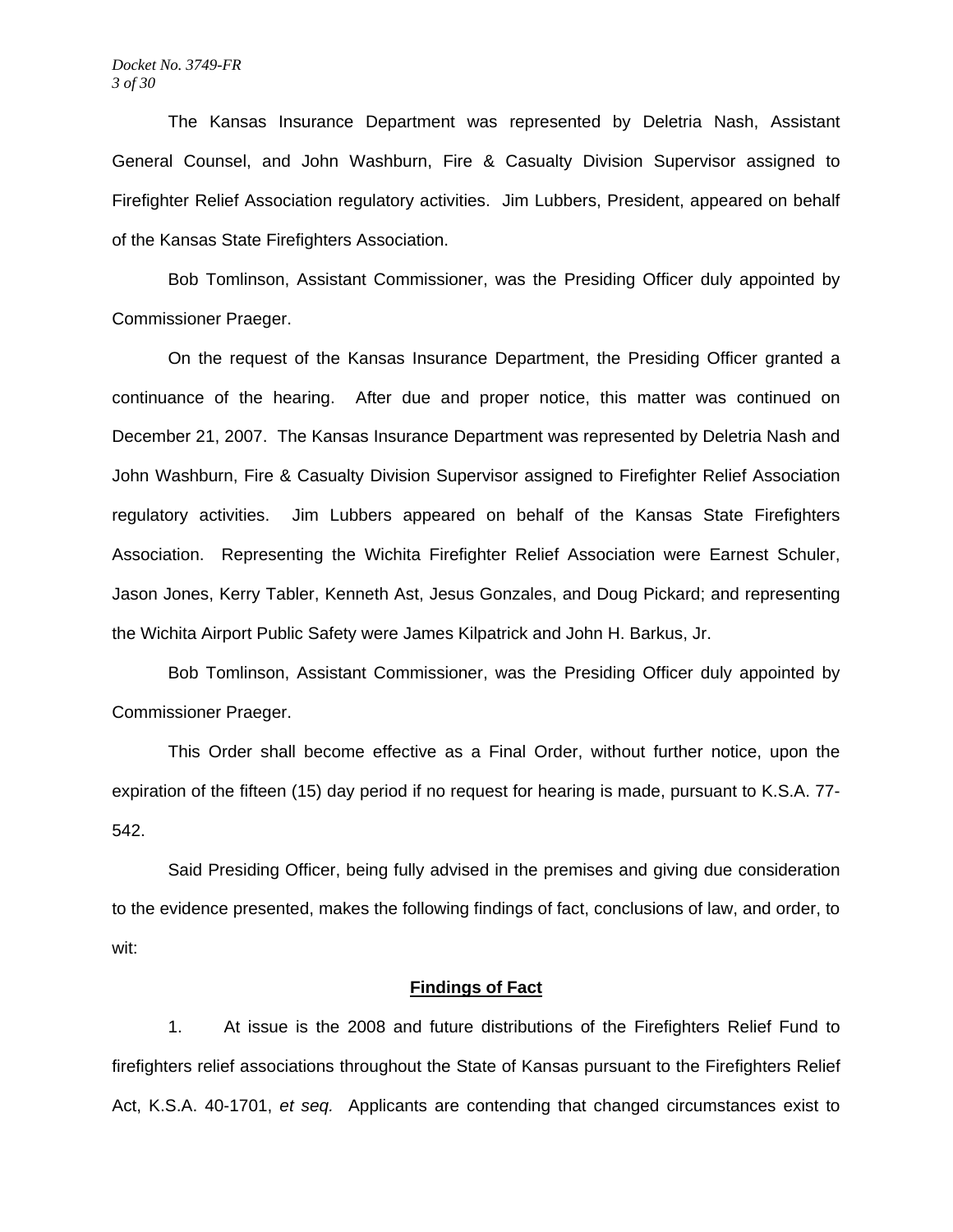warrant a redetermination of proportionate amounts payable to all firefighters relief associations from the Firefighters Relief Fund pursuant to K.S.A. 40-1706.

 2. Under the Firefighters Relief Act, every insurance company doing business in the State of Kansas is required to pay an annual two percent (2%) tax based on the amount of premium written on fire and lightening insurance covering risks located within the State of Kansas during the previous calendar year. The Firefighters Relief Act provides for the money collected to be distributed for the purposes outlined in K.S.A. 40-1706.

 3. In 1984, K.S.A. 40-1706 was amended by the Kansas Legislature through the enactment of House Bill No. 3090. Part of that amendment dealt with the method by which distribution determinations were to be made to the various firefighters relief associations in the State. This statute was further amended in 1987, 1988, and 1990. Specifically, the relevant provisions of the law are found in K.S.A. 40-1706(c)(4) and (5), which provide:

"(c) Prior to August 1, 1987, and each August 1 thereafter, except as provided in subsections (b) and (d), of the total amount of moneys credited to the State Firefighters Relief Fund as of July 1 of the same year the amounts determined as prescribed in subsection  $(c)(1)$  through  $(c)(6)$  shall be paid as provided therein ...

(4) The remaining amount of the moneys credited to the state firefighters relief fund, after the amounts are reserved or paid for the purposes authorized by subsection  $(b)(2)$ ,  $(c)(1)$ ,  $(c)(2)$  and  $(c)(3)$ , shall be paid by the Commissioner of Insurance to firefighters relief associations so that the amount received by each firefighters relief association bears the same proportion to the total amount to be paid as received from the amounts collected from the tax received from the amounts collected from the tax imposed by K.S.A. 40-1703 and amendments thereto for all of calendar year 1983, years to the total amount paid to all firefighters relief associations from the taxes collected for all of calendar year 1983, subject to adjustments made to correct for errors in the payments distributed and as otherwise provided pursuant to this subsection (c)(4), adjustments made pursuant to subsection (c)(5) for firefighters relief associations that did not receive a payment from taxes paid for all of calendar year 1983 and adjustments pursuant to subsection (c)(6) for redeterminations based upon changed circumstances. The Commissioner of Insurance may make adjustments in the amounts of payments for the current year made under this subsection (c)(4) for error in the payments distributed for the prior year, except that adjustments may be made in the payments to be distributed by August 1, 1987, for any errors in the payments distributed during the period from July 1, 1984 through June 30, 1987, and an adjustment shall be made in the payment to be distributed by August 1, 1987, for each firefighters relief association which was in existence for only part of calendar year 1983 and which received a payment for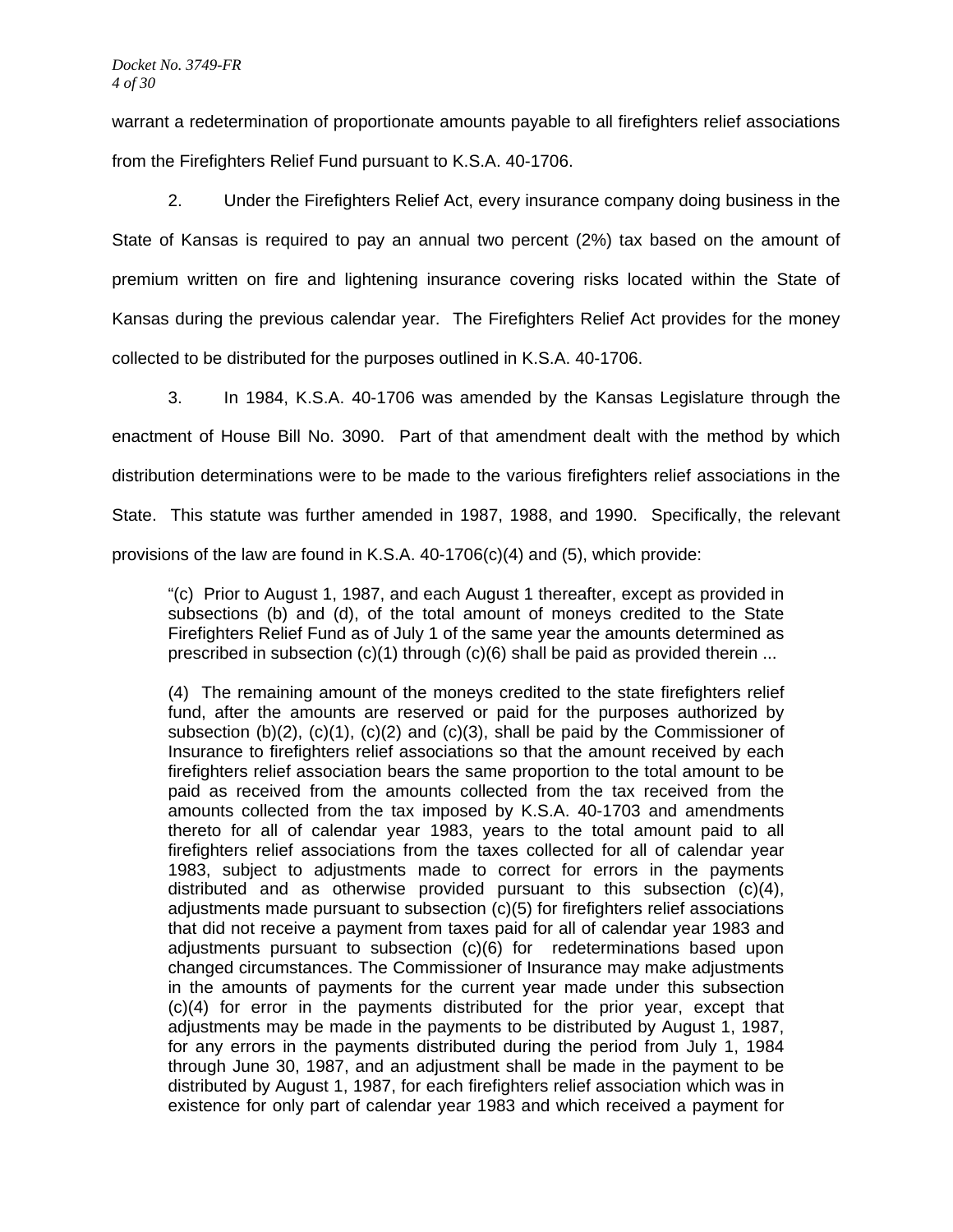calendar year 1987 based on taxes received for only part of calendar year 1983, to reflect the total of the payments that would most probably have been received by such firefighters relief association during the period from August 1, 1984 through June 30, 1987, if such firefighters relief association had been in existence for all of calendar year 1983, reduced by the payments actually received by such firefighters relief association during the period from August 1, 1984 through June 30, 1987. For purposes of all payments under subsection (c)(4) after the adjusted payment distributed by August 1, 1987, such firefighters relief association shall be considered to have received for calendar year 1983, the amount it most probably would have received if it had been in existence for all of calendar year 1987, which shall be the amount having the same proportional relationship to 365 days as the amount actually received for calendar year 1983 has to the number of days that such firefighters relief association was in existence during calendar year 1983, subject to adjustments pursuant to subsection (c)(6) for redetermination based upon changed circumstances.

(5) Whenever a firefighters relief association is to receive a payment under subsection (c)(4) but did not receive a payment from any of the taxes collected for the calendar year 1983, the commissioner of insurance shall determine for the nonreceiving association, from such information as is made available to the commissioner by the nonreceiving association, the amount the nonreceiving association would most probably have received if it had actually received such payment from the taxes collected for all of calendar year 1983, with appropriate adjustments based on payments to firefighters relief associations of fire departments providing fire protection services within geographic areas having similar populations and assessed tangible property valuation as the geographic area provided fire protection services by the fire department of each such nonreceiving association. The commissioner shall make such determination as follows:

(A) One-half of the amount due shall be determined based upon the population figure provided by the association pursuant to administrative rules and regulations adopted by the commissioner. The determination of this 1/2 of the amount due shall be made in accordance with the following formula:

> (i) An association which received a payment from the taxes collected for all of calendar year 1983 and which has a population similar to that of the nonreceiving association shall be ascertained;

> (ii) The payment the comparable association received from the taxes collected for all of calendar year 1983 shall be divided by two;

> (iii) The population of the area served by the nonreceiving association shall be divided by the population of the area served by the association to which the nonreceiving association is being compared, to produce an adjustment factor reflecting the variance in population size; and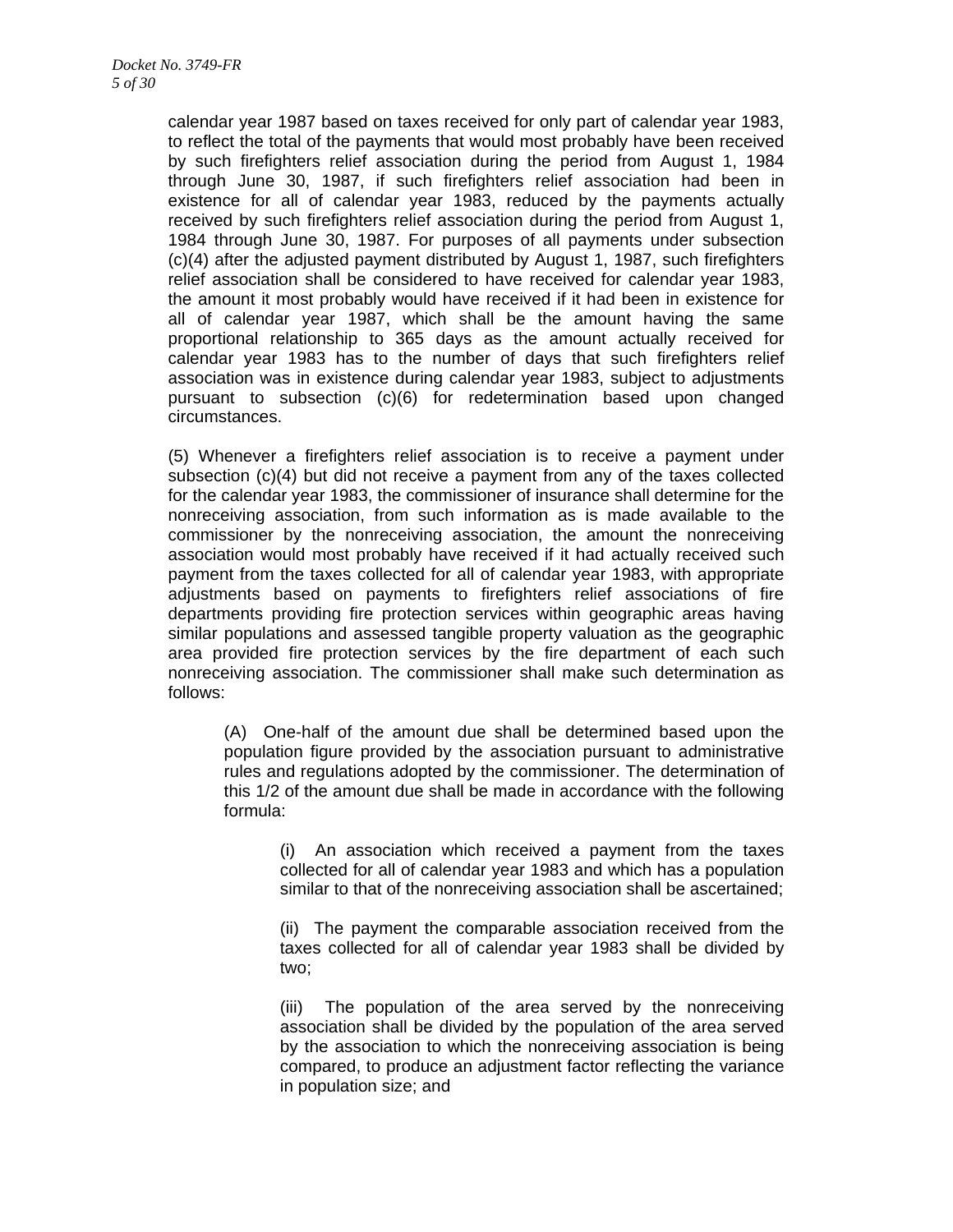(iv) The amount received from taxes collected for all of the calendar year 1983 by the association with the comparable population shall be multiplied by the population adjustment factor obtained in paragraph (iii) of this subsection (c)(5)(A).

(B) The remaining 1/2 of the amount due shall be determined based upon the assessed tangible property valuation figure provided by the nonreceiving association pursuant to administrative rules and regulations adopted by the commissioner. The determination of the remaining 1/2 of the amount due shall be made in accordance with the following formula:

> (i) An association which received a payment from the taxes collected for all of calendar year 1983 and which has an assessed tangible property valuation as of November 1, 1989, similar to that of the nonreceiving association shall be ascertained;

> (ii) The payment the comparable association received from taxes collected for all of calendar year 1983 shall be divided by two;

> (iii) The assessed tangible property valuation of the area served by the nonreceiving association shall be divided by the assessed tangible property valuation of the area served by the association to which the nonreceiving association is being compared, to produce an adjustment factor reflecting the variance in assessed tangible property valuation; and

> (iv) The amount received from taxes collected for all of calendar year 1983 by the association with the comparable assessed tangible property valuation shall be multiplied by the valuation adjustment factor obtained in paragraph (iii) of this subsection  $(c)(5)(B)$ .

(C) The amount obtained in paragraph (iv) of subsection (c)(5)(A) shall be added to the amount obtained in paragraph (iv) of subsection (c)(5)(B) to determine the total amount the nonreceiving association most probably would have received if it had actually received a payment from the taxes collected for all of calendar year 1983. The amount a nonreceiving association most probably would have received if it had actually received a payment from taxes collected for all of calendar year 1983 shall be divided by the total amount paid to all firefighters relief associations from the taxes collected for all of calendar year 1983 to determine the proportionate amount due the nonreceiving association for the current and succeeding years and thereafter such association shall not be considered to be a nonreceiving association. The commissioner of insurance shall include the amount so determined within the computations prescribed by subsection (c)(4) for payments thereunder."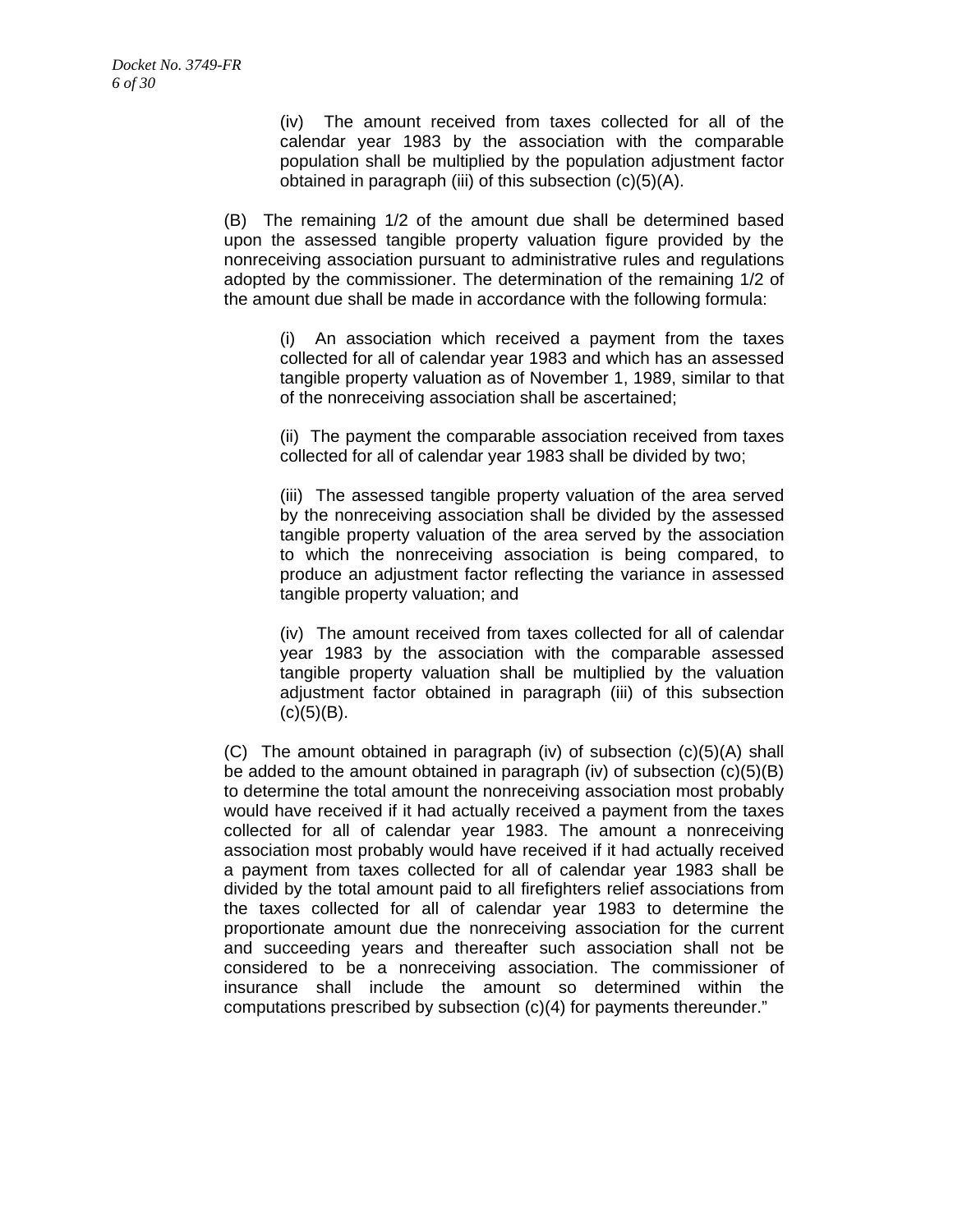4. K.S.A. 40-1706(c)(6) provides for a determination of the proportionate amount payable to all firefighters relief associations from the Firefighters Relief Fund. The statute provides:

> "One or more firefighters relief associations may apply, prior to October 1, of any year, to the commissioner of insurance for a redetermination of the proportionate amounts payable to all firefighters relief associations under subsection (c)(4) and, upon receipt of such application, the commissioner of insurance shall hold one joint hearing in accordance with the provisions of the Kansas Administrative Procedure Act prior to December 1 of such year, at which all applicants shall be heard and may present information. The commissioner of insurance may redetermine such proportionate amounts based upon such information as is presented to or otherwise made available by the applicants to the commissioner and may make a finding of changed circumstances. However, increases in the assessed tangible property valuation resulting from a statewide reappraisal conducted pursuant to K.S.A. 79-1476, *et seq.*, and amendments thereto, shall not constitute a changed circumstance. Upon making such finding, the commissioner of insurance may include such redetermination within the computations prescribed by subsection (c)(4) for payments in subsequent years. Any increase or reduction in the amounts to be distributed as a result of a finding of changed circumstances by the commissioner shall be proportionately distributed among all firefighters relief associations. An application for redetermination shall not be made by any firefighters relief association more than once every three years, but this restriction shall not apply with respect to applications for redetermination submitted in calendar year 1989 that were based in whole or in part on an increase in the assessed tangible property valuation resulting from statewide reappraisal."

5. Presenting evidence of changed circumstances were **Alma FRA, Anderson** 

**County FRA, Anthony FRA, Axtell FRA, Bazine FRA, Beloit FRA, Butler County #3 FRA, Clay Center Rural #1 FRA, Crawford County #1 FRA, El Dorado FRA, Ellis FRA, Fairmount Township FRA, Gardner FRA, Geary County FRA, Hays FRA, Herington FRA, Iuka FRA, Junction City FRA, Lincoln-Ottawa-Harrison FRA, Lindsborg FRA, Marion FRA, McPherson FRA, McPherson County #8 FRA, Montezuma FRA, Neosho Township FRA, Oakley FRA, Overland Park FRA, Pottawatomie County #2 FRA, Pottawatomie County #5 FRA, Russell FRA, Russell Grant Township FRA, Salina FRA, Shawnee County #1 FRA, Shawnee County #4 FRA, Tonganoxie Township FRA, Wellington FRA, Wichita FRA, Lawrence FRA, McPherson County #2 FRA.**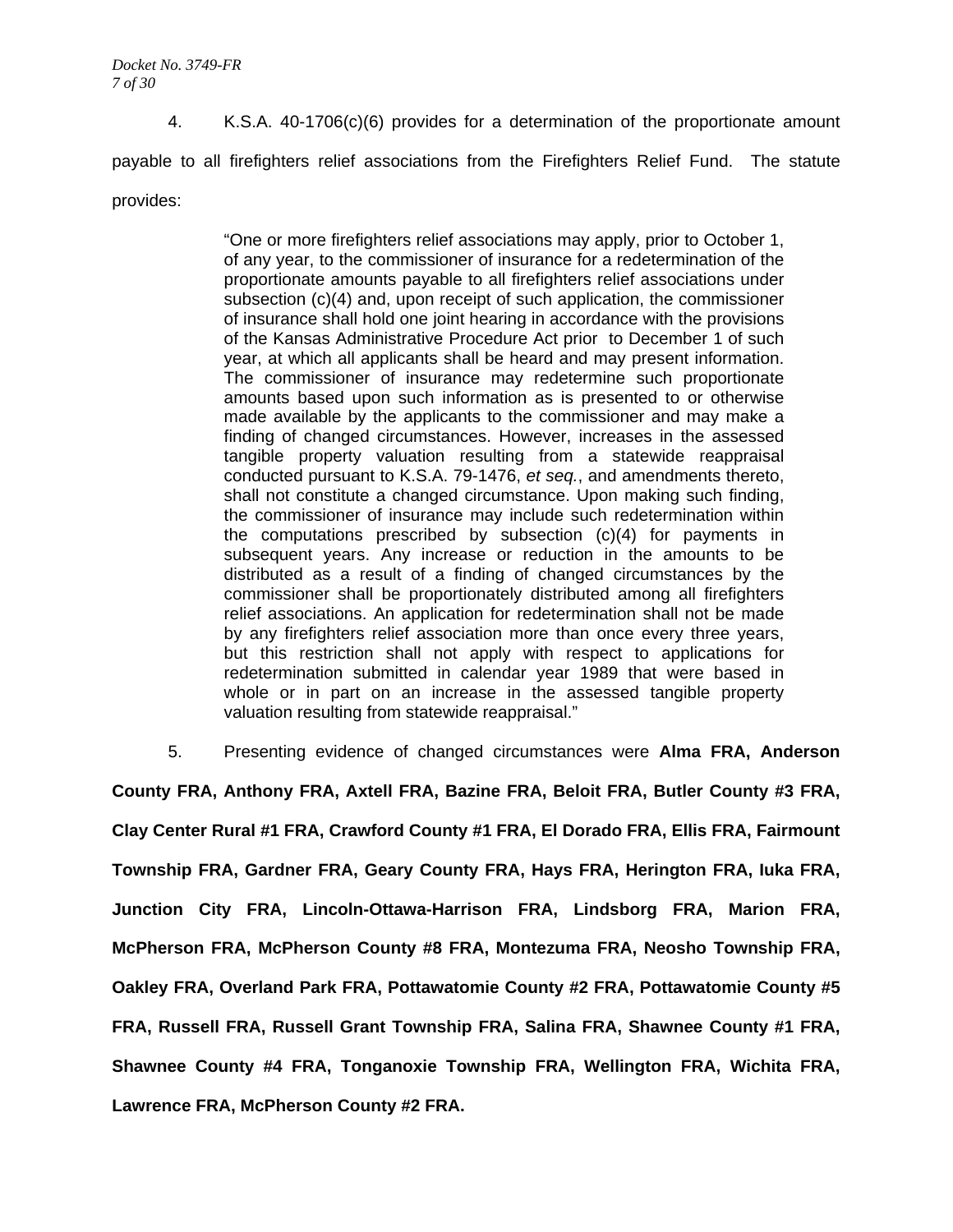6. The Anthony Firefighters Relief Association withdrew its application for redetermination based on their failure to submit necessary documentation.

 7. The Bazine Firefighters Relief Association withdrew its application for redetermination based on their failure to submit necessary documentation.

8. The Herington Firefighters Relief Association withdrew its application for redetermination based on their failure to submit necessary documentation.

 9. The Iuka Firefighters Relief Association withdrew its application for redetermination based on their failure to submit necessary documentation.

 10. The McPherson County #8 Firefighters Relief Association withdrew its application for redetermination based on their failure to submit necessary documentation

11. The Neosho Township Firefighters Relief Association withdrew its application for redetermination based on their failure to submit necessary documentation.

 12. The Shawnee County #4 Firefighters Relief Association withdrew its application for redetermination based on their failure to submit necessary documentation.

 13. The Wellington Firefighters Relief Association withdrew its application for redetermination based on their failure to submit necessary documentation.

 14. Alma Firefighters Relief Association offered evidence that population has increased by 41 and the assessed tangible property valuation has increased by \$9,476,048 since 1983. Pursuant to K.S.A. 40-1706(c)(6), the amount of increase has been evaluated so as not to recognize the effects of the 1989 statewide reappraisal conducted pursuant to K.S.A. 79-1496, *et seq.*, and amendments thereto.

 15. As a result of the growth in population and assessed tangible property valuation as outlined in paragraph 14 above, it appears that Alma Fire Department is providing fire protection services to a more populous and valuable area than the records maintained by the Kansas Insurance Department indicated was served in 1983. The area now has increased by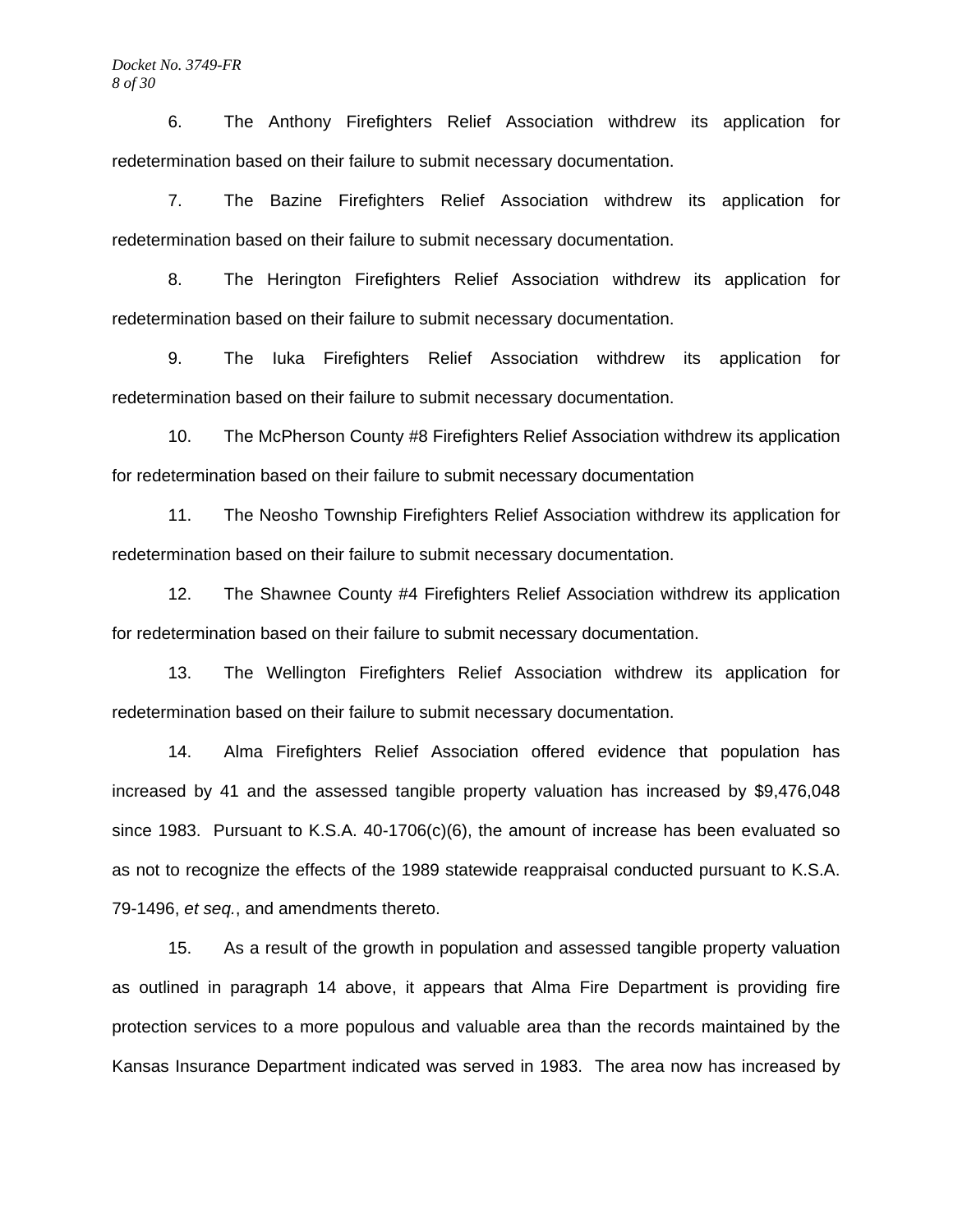41 in population and an additional \$9,476,048 in assessed tangible property valuation, as enumerated in paragraph 14 above.

 16. Anderson County Firefighters Relief Association offered evidence that population has increased by 302 and the assessed tangible property valuation has increased by \$13,451,479 since 1985. Pursuant to K.S.A. 40-1706(c)(6), the amount of increase has been evaluated so as not to recognize the effects of the 1989 statewide reappraisal conducted pursuant to K.S.A. 79-1496, *et seq.*, and amendments thereto.

 17. As a result of the growth in population and assessed tangible property valuation as outlined in paragraph 16 above, it appears that Anderson County Fire Department is providing fire protection services to a more populous and valuable area than the records maintained by the Kansas Insurance Department indicated was served in 1985. The area now has increased by 302 in population and an additional \$13,451,479 in assessed tangible property valuation, as enumerated in paragraph 16 above.

18. Axtell Firefighters Relief Association offered evidence that population has increased by 375 and the assessed tangible property valuation has increased by \$4,580,215 since 1983. Pursuant to K.S.A.  $40-1706(c)(6)$ , the amount of increase has been evaluated so as not to recognize the effects of the 1989 statewide reappraisal conducted pursuant to K.S.A. 79-1496, *et seq.*, and amendments thereto.

 19. As a result of the growth in population and assessed tangible property valuation as outlined in paragraph 18 above, it appears that Axtell Fire Department is providing fire protection services to a more populous and valuable area than the records maintained by the Kansas Insurance Department indicated was served in 1983. The area now has increased by 375 in population and an additional \$4,580,215 in assessed tangible property valuation, as enumerated in paragraph 18 above.

20. Beloit Firefighters Relief Association offered evidence of an increase in the assessed tangible property valuation. The increased assessed tangible property valuation for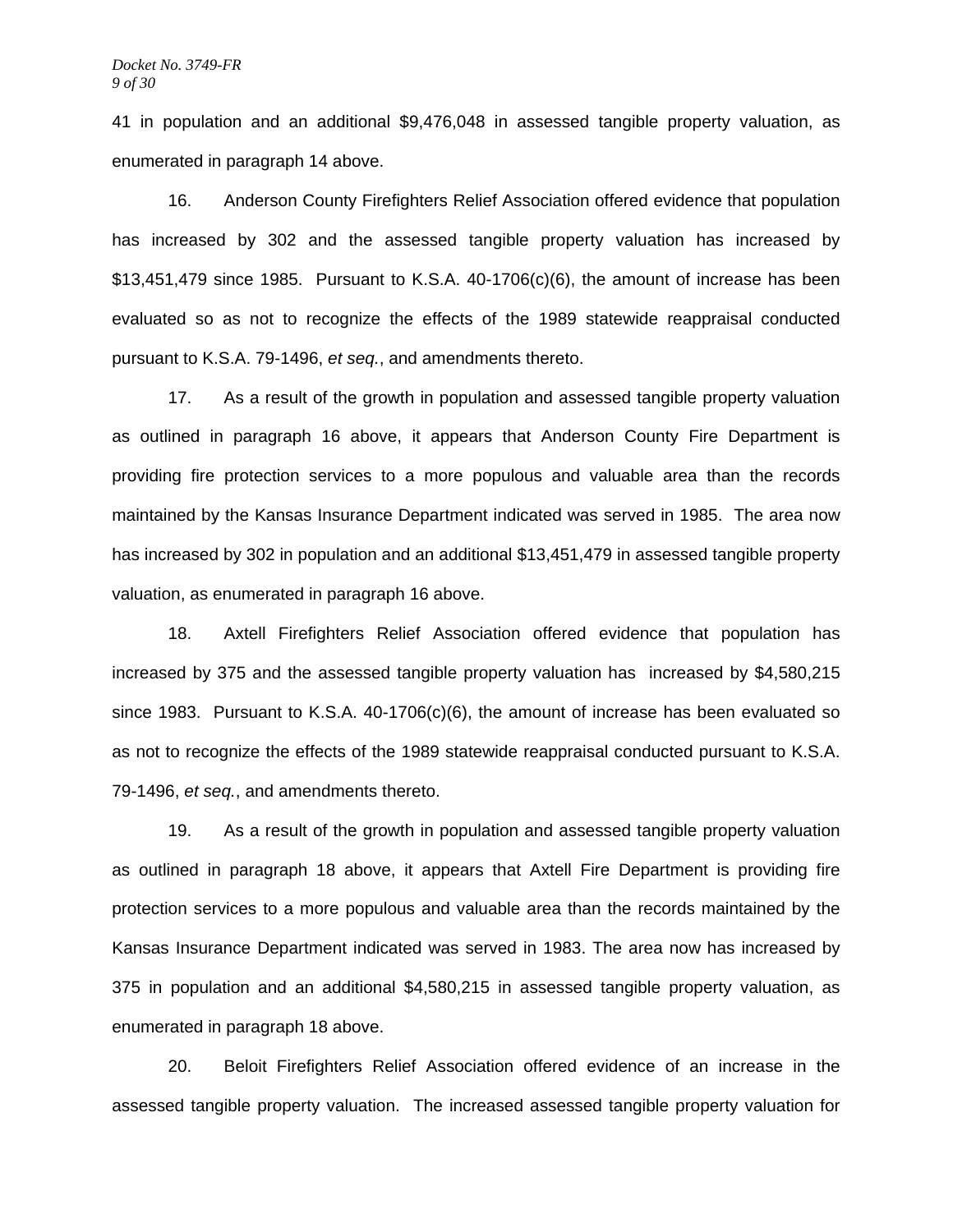the enlarged area is \$10,685,889 since 1983. Pursuant to K.S.A. 40-1706(c)(6), the amount of increase has been evaluated so as not to recognize the effects of the 1989 statewide reappraisal conducted pursuant to K.S.A. 79-1496, *et seq.*, and the amendments thereto.

 21. As a result of the increase assessed tangible property valuation as outlined in paragraph 20 above, it appears that the Beloit Fire Department is currently providing fire protection to a more valuable area than is reflected by the records maintained by the Kansas Insurance Department in 1983. The area currently being protected by Beloit Fire Department has an additional assessed tangible property valuation in the amount of \$10,685,889, as enumerated in paragraph 20 above.

22. Butler County #3 Firefighters Relief Association offered evidence that population has increased by 1,334 and the assessed tangible property valuation has increased by \$8,025,213 since 2004. Pursuant to K.S.A. 40-1706(c)(6), the amount of increase has been evaluated so as not to recognize the effects of the 1989 statewide reappraisal conducted pursuant to K.S.A. 79-1496, *et seq.*, and amendments thereto.

 23. As a result of the growth in population and assessed tangible property valuation as outlined in paragraph 22 above, it appears that Butler County #3 Fire Department is providing fire protection services to a more populous and valuable area than the records maintained by the Kansas Insurance Department indicated was served in 2004. The area now has increased by 1,334 in population and an additional \$8,025,213 in assessed tangible property valuation, as enumerated in paragraph 22 above.

24. Clay Center Rural Firefighters Relief Association offered evidence that population has increased by 271 and the assessed tangible property valuation has increased by  $$2,287,424$  since 1983. Pursuant to K.S.A.  $40-1706(c)(6)$ , the amount of increase has been evaluated so as not to recognize the effects of the 1989 statewide reappraisal conducted pursuant to K.S.A. 79-1496, *et seq.*, and amendments thereto.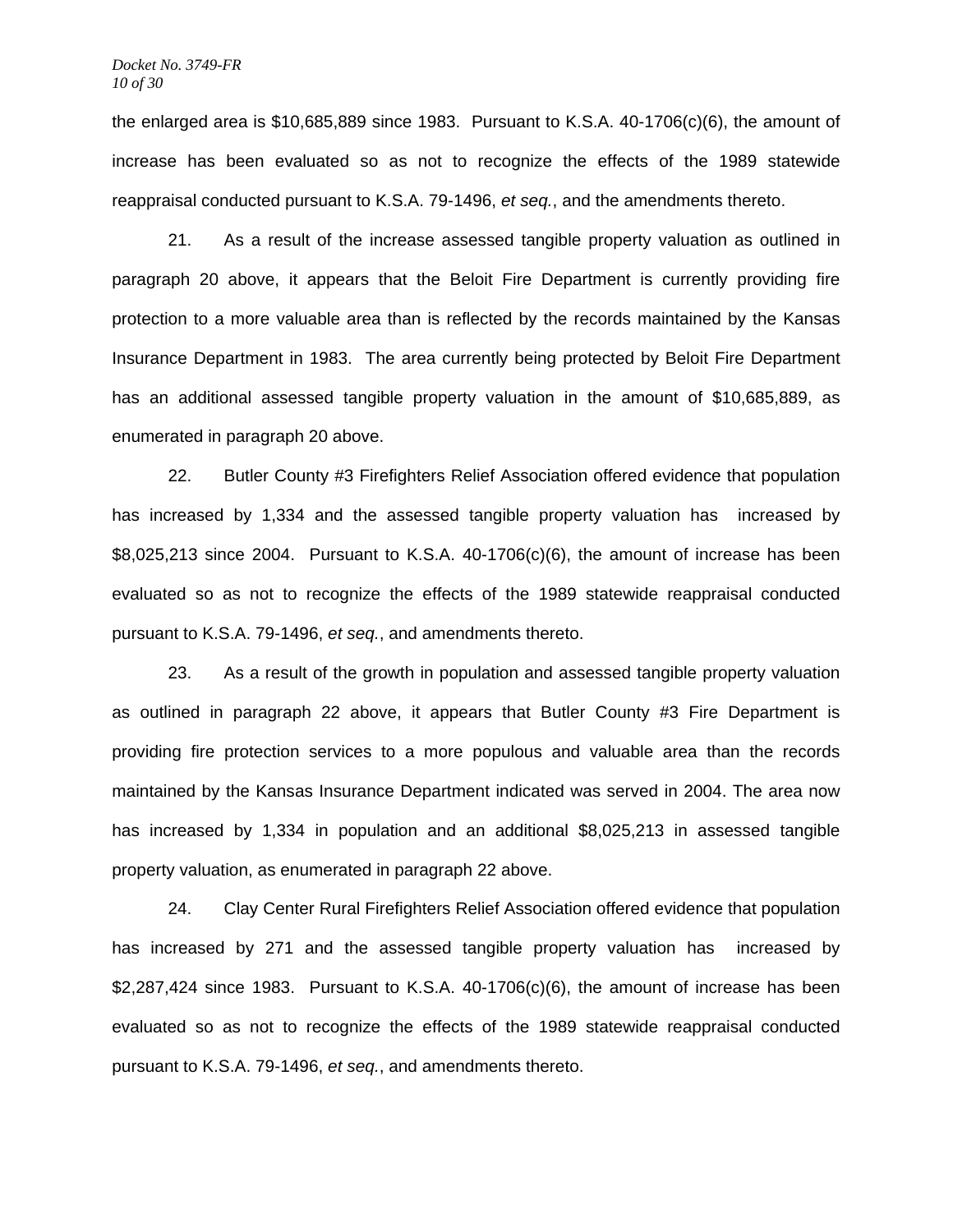#### *Docket No. 3749-FR 11 of 30*

 25. As a result of the growth in population and assessed tangible property valuation as outlined in paragraph 24 above, it appears that Clay Center Rural Fire Department is providing fire protection services to a more populous and valuable area than the records maintained by the Kansas Insurance Department indicated was served in 1983. The area now has increased by 271 in population and an additional \$2,287,424 in assessed tangible property valuation, as enumerated in paragraph 24 above.

 26. Crawford County #1 Firefighters Relief Association offered evidence that population has increased by 415 and the assessed tangible property valuation has increased by \$16,586,994 since 1985. Pursuant to K.S.A. 40-1706(c)(6), the amount of increase has been evaluated so as not to recognize the effects of the 1989 statewide reappraisal conducted pursuant to K.S.A. 79-1496, *et seq.*, and amendments thereto.

 27. As a result of the growth in population and assessed tangible property valuation as outlined in paragraph 26 above, it appears that Crawford County #1 Fire Department is providing fire protection services to a more populous and valuable area than the records maintained by the Kansas Insurance Department indicated was served in 1985. The area now has increased by 415 in population and an additional \$16,586,994 in assessed tangible property valuation, as enumerated in paragraph 26 above.

28. El Dorado Firefighters Relief Association offered evidence that population has increased by 1,178 and the assessed tangible property valuation has increased by  $$121,533,810$  since 1983. Pursuant to K.S.A.  $40-1706(c)(6)$ , the amount of increase has been evaluated so as not to recognize the effects of the 1989 statewide reappraisal conducted pursuant to K.S.A. 79-1496, *et seq.*, and amendments thereto.

 29. As a result of the growth in population and assessed tangible property valuation as outlined in paragraph 28 above, it appears that El Dorado Fire Department is providing fire protection services to a more populous and valuable area than the records maintained by the Kansas Insurance Department indicated was served in 1983. The area now has increased by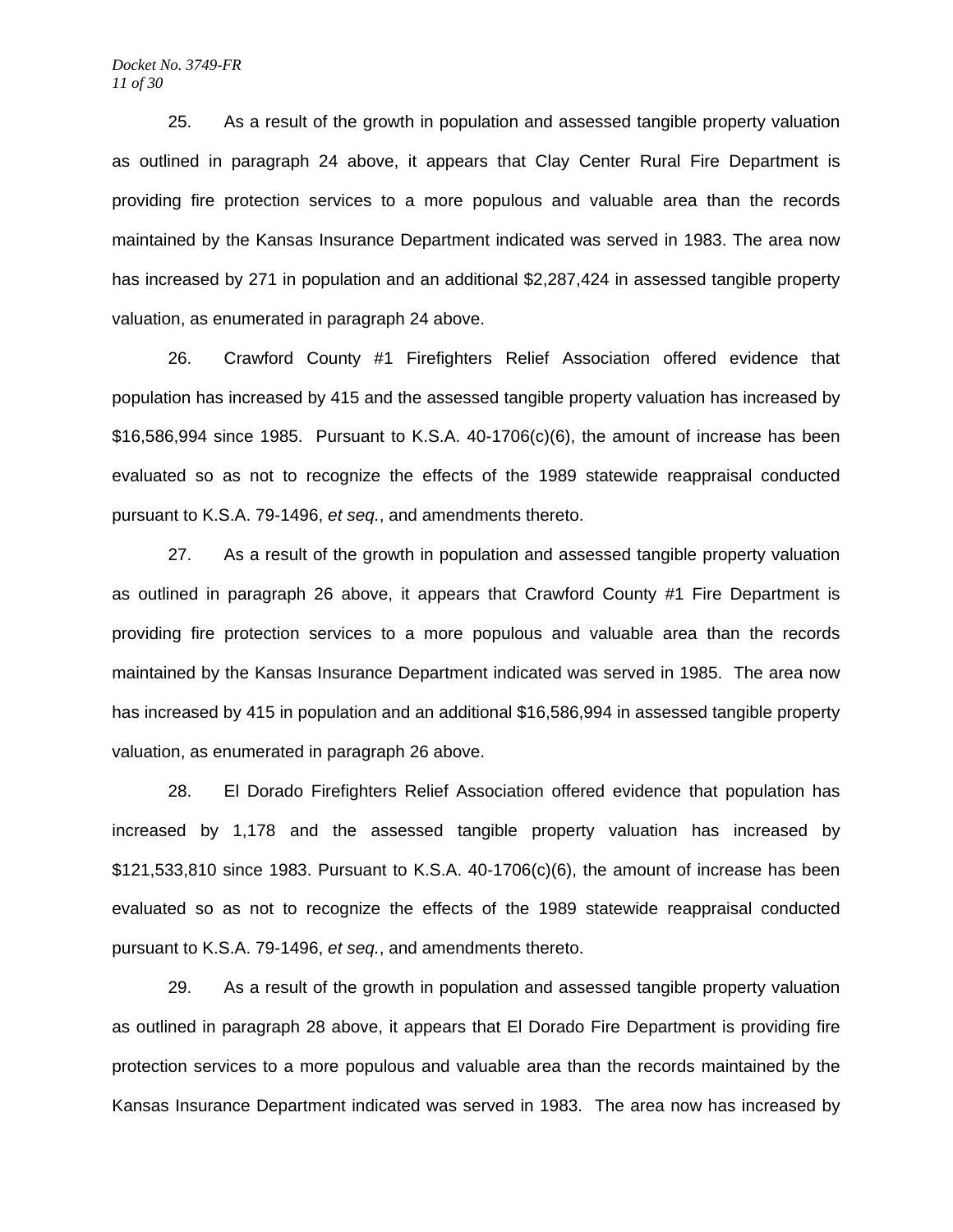1,178 in population and an additional \$121,533,810 in assessed tangible property valuation, as enumerated in paragraph 28 above.

 30. Ellis Firefighters Relief Association offered evidence that the assessed tangible property valuation for the fire protection district had increased by \$998,294 since 2003. Pursuant to K.S.A. 40-1706(c)(6), the amount of increase has been evaluated so as not to recognize the effects of the 1989 statewide reappraisal conducted pursuant to K.S.A. 79-1496, *et seq.*, and amendments thereto.

 31. As a result of the additional population growth being served as outlined in paragraph 30 above, it appears that Ellis Fire Department is currently providing fire protection to a more valuable area than reflected by the records maintained by the Kansas Insurance Department indicated was served in 2003. The area currently being protected by Ellis Fire Department has an assessed tangible property valuation in the amount of \$998,294 as enumerated in paragraph 30 above.

32. Fairmount Township Fire Firefighters Relief Association offered evidence that the population of the area served by Fairmount Township Fire Department has grown by 1,448 since 2002 and the assessed tangible property valuation has increased by \$39,081,999 since 2002. Pursuant to K.S.A. 40-1706(c)(6), the amount of increase has been evaluated so as not to recognize the effects of the 1989 statewide reappraisal conducted pursuant to K.S.A. 79- 1496, *et seq.*, and amendments thereto.

33. As a result of the growth in population and increase in the assessed tangible property valuation as outlined in paragraph 32 above, it appears that Fairmount Township Fire Department is providing fire protection services to a more populated and valuable area than the records maintained by the Kansas Insurance Department indicated was served in 2002. The area now has an additional population of 1,448 and an additional \$39,081,999 in assessed tangible property valuation, as enumerated in paragraph 32 above.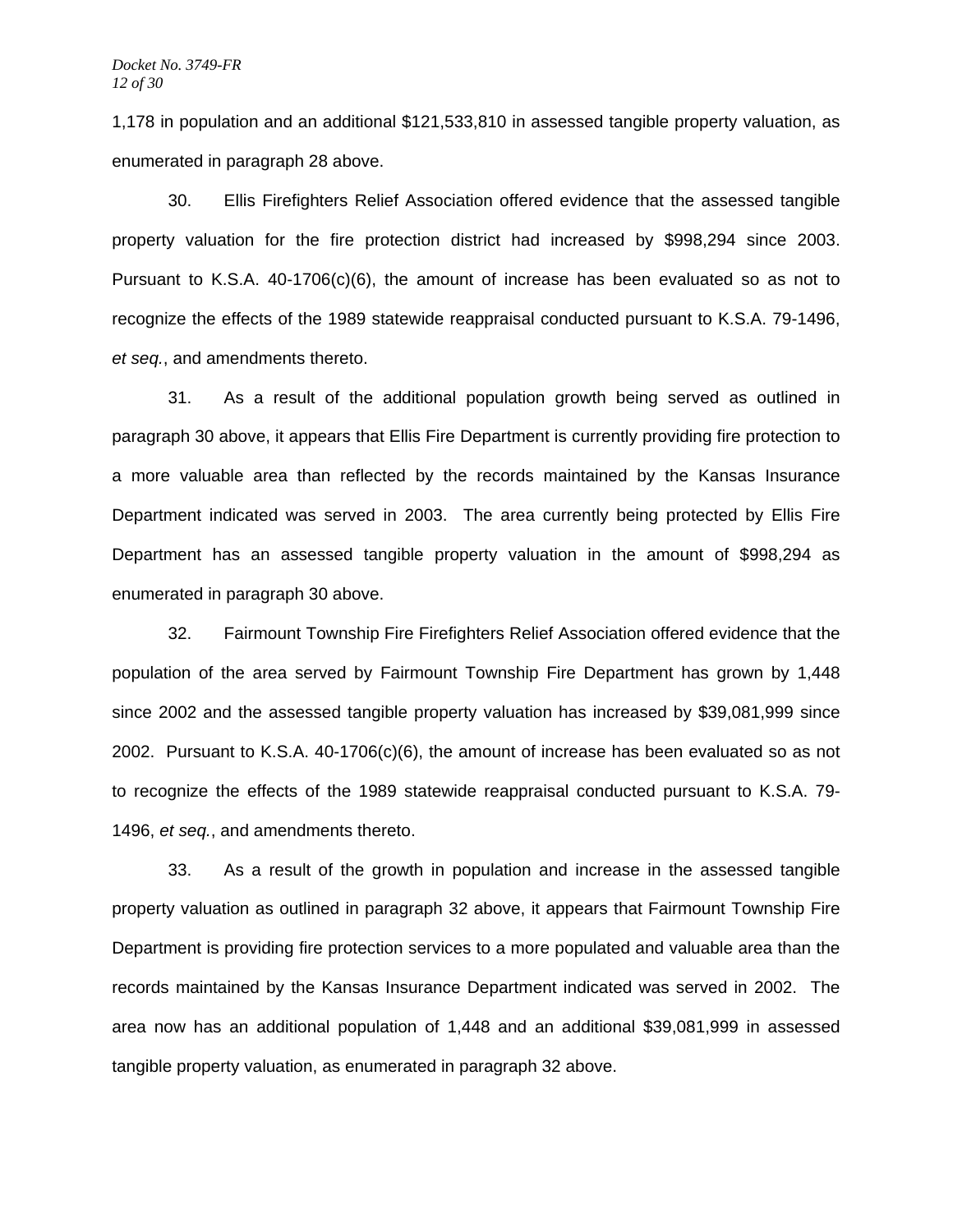#### *Docket No. 3749-FR 13 of 30*

 34. Gardner Firefighters Relief Association offered evidence that population has increased by 13,137 and the assessed tangible property valuation has increased by  $$121,969,684$  since 1983. Pursuant to K.S.A.  $40-1706(c)(6)$ , the amount of increase has been evaluated so as not to recognize the effects of the 1989 statewide reappraisal conducted pursuant to K.S.A. 79-1496, *et seq.*, and amendments thereto.

 35. As a result of the growth in population and assessed tangible property valuation as outlined in paragraph 34 above, it appears that Gardner Fire Department is providing fire protection services to a more populous and valuable area than the records maintained by the Kansas Insurance Department indicated was served in 1983. The area now has increased by 13,137 in population and an additional \$121,969,684 in assessed tangible property valuation, as enumerated in paragraph 34 above.

 36. Geary County Firefighters Relief Association offered evidence, by Sworn Affidavit, that the area served by Geary County Fire Department has grown and the assessed tangible property valuation has increased by \$15,659,145 since 1997. Pursuant to K.S.A. 40- 1706(c)(6), the amount of increase has been evaluated so as not to recognize the effects of the 1989 statewide reappraisal conducted pursuant to K.S.A. 79-1496, *et seq.*, and amendments thereto.

 37. As a result of the assessed tangible property valuation as outlined in paragraph 36 above, it appears that Geary County Fire Department is providing fire protection services to a more valuable area than the records maintained by the Kansas Insurance Department indicated was served in 1997. The area now has an additional \$15,659,145 in assessed tangible property valuation, as enumerated in paragraph 36 above.

 38. Hays Firefighters Relief Association offered evidence, by Sworn Affidavit, that the population has increased by 860 and the assessed tangible property valuation of the area served by Hays Fire Department has the valuation increased by \$20,780,104 since 2000. Pursuant to K.S.A. 40-1706(c)(6), the amount of increase has been evaluated so as not to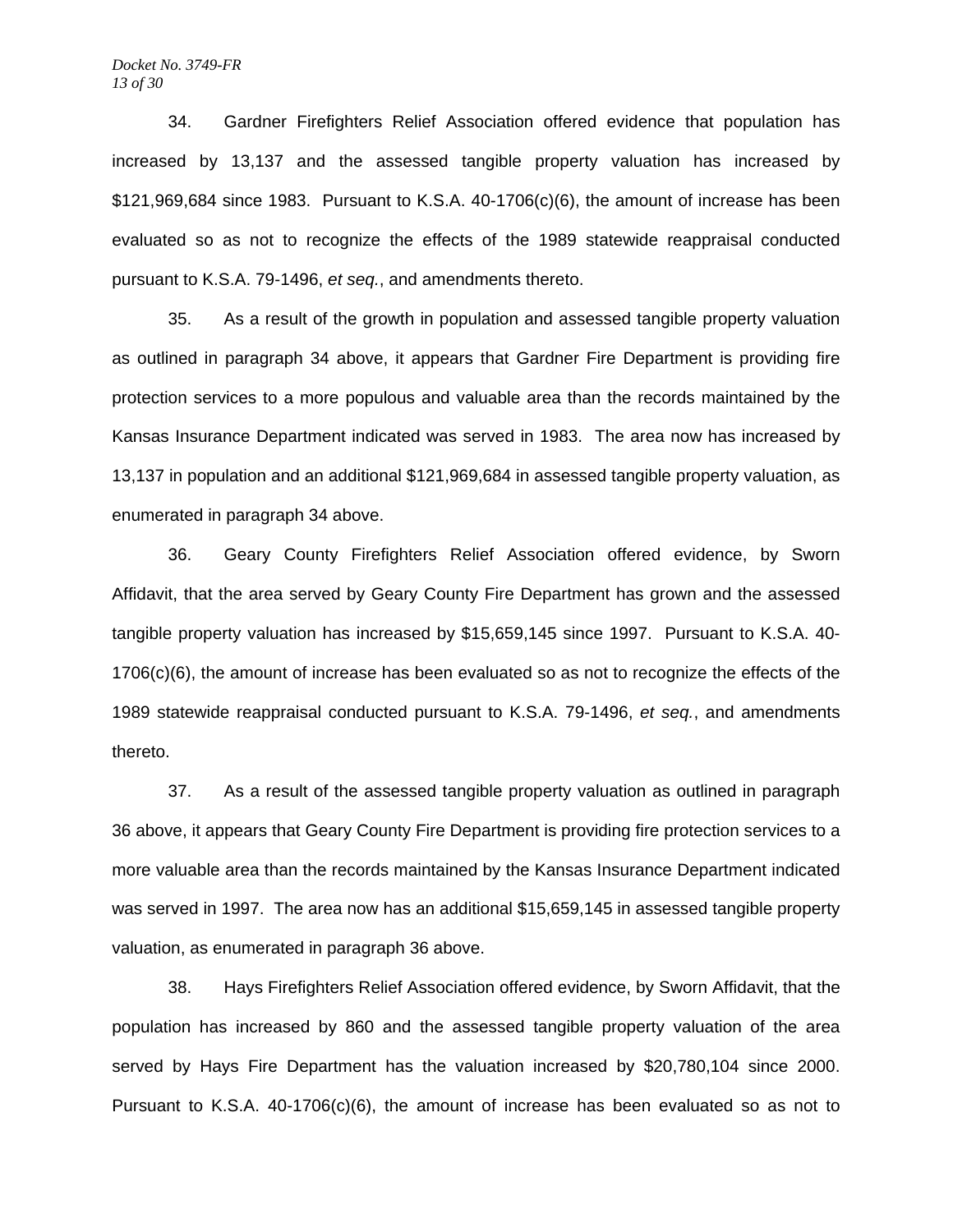recognize the effects of the 1989 statewide reappraisal conducted pursuant to K.S.A. 79-1496, *et seq.*, and amendments thereto.

 39. As a result of the increase in population and the assessed tangible property valuation as outlined in paragraph 38 above, it appears that Hays Fire Department is providing fire protection services to a more populous and valuable area than the records maintained by the Kansas Insurance Department indicated was served in 2000. The area now has an additional population of 860 and \$20,780,104 in assessed tangible property valuation, as enumerated in paragraph 38 above.

 40. Junction City Firefighters Relief Association offered evidence that the assessed tangible property valuation has increased by \$117,360,748 since 2002. Pursuant to K.S.A. 40- 1706(c)(6), the amount of increase has been evaluated so as not to recognize the effects of the 1989 statewide reappraisal conducted pursuant to K.S.A. 79-1496, *et seq.*, and amendments thereto.

 41. As a result of the growth in assessed tangible property valuation as outlined in paragraph 40 above, it appears that Junction City Fire Department is providing fire protection services to a more valuable area than the records maintained by the Kansas Insurance Department indicated was served in 2002. The area now has increased by an additional \$117,360,748 in assessed tangible property valuation, as enumerated in paragraph 40 above.

 42. Lawrence Firefighters Relief Association offered evidence that population has increased by 8,631 and the assessed tangible property valuation has increased by  $$346,703,214$  since 2001. Pursuant to K.S.A.  $40-1706(c)(6)$ , the amount of increase has been evaluated so as not to recognize the effects of the 1989 statewide reappraisal conducted pursuant to K.S.A. 79-1496, *et seq.*, and amendments thereto.

 43. As a result of the growth in population and assessed tangible property valuation as outlined in paragraph 42 above, it appears that Lawrence Fire Department is providing fire protection services to a more populous and valuable area than the records maintained by the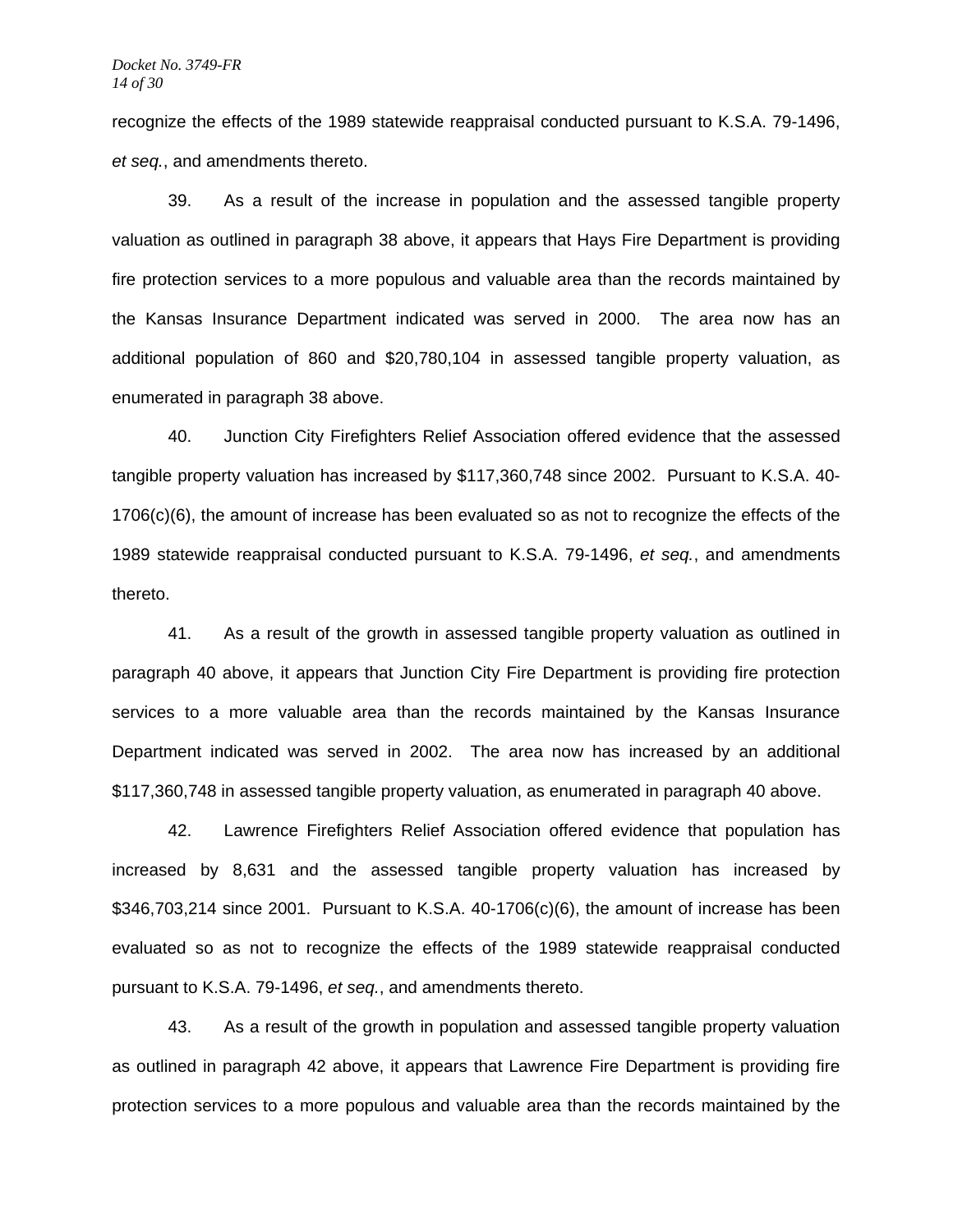Kansas Insurance Department indicated was served in 2001. The area now has increased by 8,631 in population and an additional \$346,703,214 in assessed tangible property valuation, as enumerated in paragraph 42 above.

44. Lincoln-Ottawa-Harrison Firefighters Relief Association offered evidence, by Sworn Affidavit, of an increase in population and assessed tangible property valuation. The increased population is 42 and the assessed tangible property valuation for the enlarged area is \$28,260,312 since 1997. Pursuant to K.S.A. 40-1706(c)(6), the amount of increase has been evaluated so as not to recognize the effects of the 1989 statewide reappraisal conducted pursuant to K.S.A. 79-1496 et seq., and the amendments thereto.

 45. As a result, the Lincoln-Ottawa-Harrison Fire Department is currently providing fire protection to a more populous and valuable area than is reflected by the records maintained by the Kansas Insurance Department indicated was served in 1997. The area currently being protected by the Lincoln-Ottawa-Harrison Fire Department has an increased population of 42 and an additional assessed tangible property valuation in the amount of \$28,260,312, as enumerated in paragraph 44 above.

 46. Lindsborg Firefighters Relief Association offered evidence, by Sworn Affidavit, that the population has increased by 2,734 and the assessed tangible property valuation of the area served by Lindsborg Fire Department has the valuation increased by \$19,499,676 since 1983. Pursuant to K.S.A. 40-1706(c)(6), the amount of increase has been evaluated so as not to recognize the effects of the 1989 statewide reappraisal conducted pursuant to K.S.A. 79- 1496, *et seq.*, and amendments thereto.

47. As a result of the increase in population and the assessed tangible property valuation as outlined in paragraph 46 above, it appears that Lindsborg Fire Department is providing fire protection services to a more populous and valuable area than the records maintained by the Kansas Insurance Department indicated was served in 1983. The area now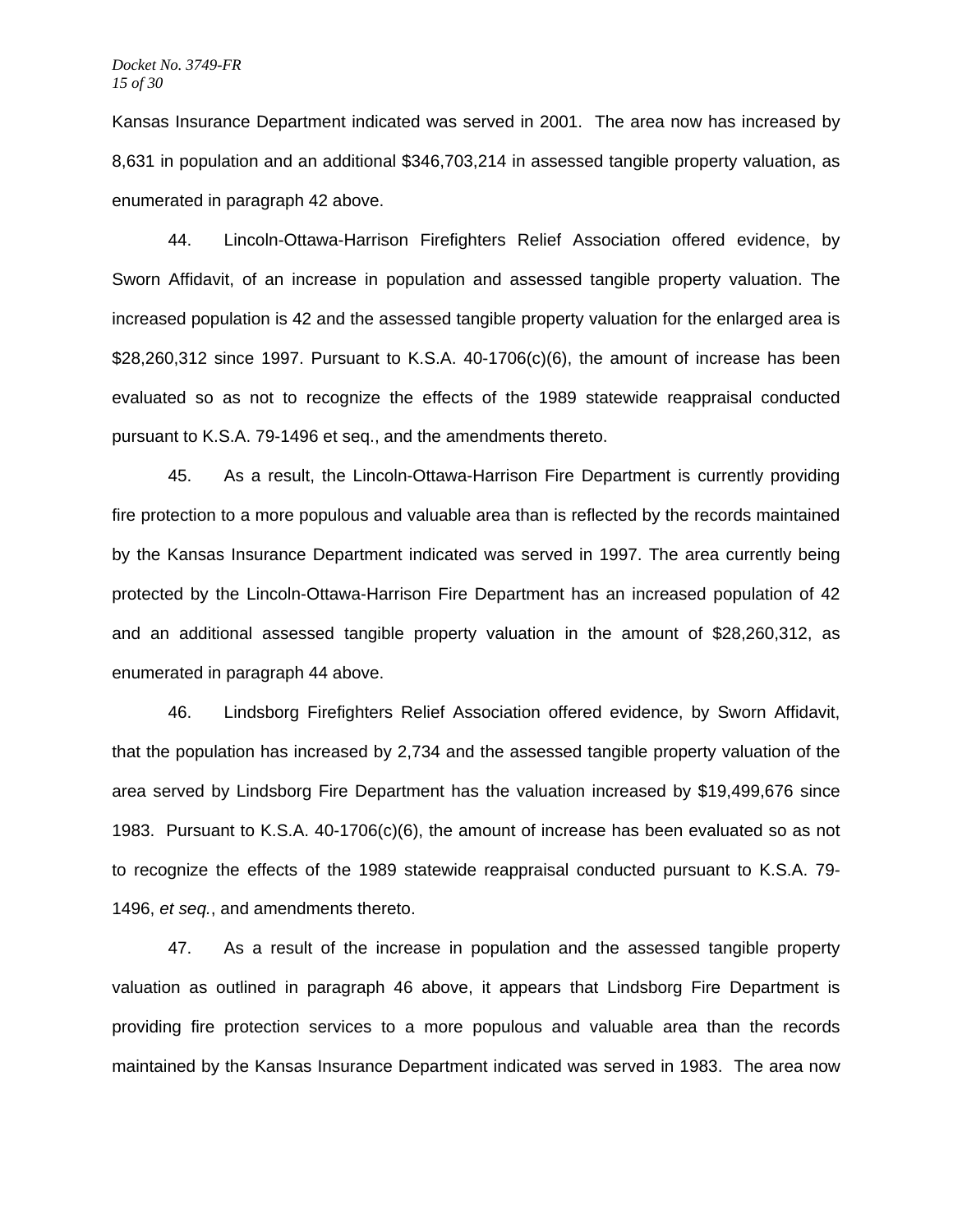has an additional population of 2,734 and \$19,499,676 in assessed tangible property valuation, as enumerated in paragraph 46 above.

 48. Marion Firefighters Relief Association offered evidence, by Sworn Affidavit, of an increase in population and assessed tangible property valuation. The increased population is 335 and the assessed tangible property valuation for the area is \$13,224,760 since 1983. Pursuant to K.S.A. 40-1706(c)(6), the amount of increase has been evaluated so as not to recognize the effects of the 1989 statewide reappraisal conducted pursuant to K.S.A. 79-1496 et seq., and the amendments thereto.

49. As a result, the Marion Fire Department is currently providing fire protection to a more populous and valuable area than is reflected by the records maintained by the Kansas Insurance Department indicated was served in 1983. The area currently being protected by the Marion Fire Department has an additional population of 335 and an assessed tangible property valuation in the amount of \$13,224,760, as enumerated in paragraph 48 above.

 50. McPherson Firefighters Relief Association offered evidence, by Sworn Affidavit, of an increase in population and assessed tangible property valuation. The increased population is 274 and the assessed tangible property valuation for the area is \$152,296,413 since 2000. Pursuant to K.S.A. 40-1706(c)(6), the amount of increase has been evaluated so as not to recognize the effects of the 1989 statewide reappraisal conducted pursuant to K.S.A. 79-1496 et seq., and the amendments thereto.

51. As a result, the McPherson Fire Department is currently providing fire protection to a more populous and valuable area than is reflected by the records maintained by the Kansas Insurance Department indicated was served in 1983. The area currently being protected by the McPherson Fire Department has an additional population of 274 and an assessed tangible property valuation in the amount of \$152,296,413, as enumerated in paragraph 50 above.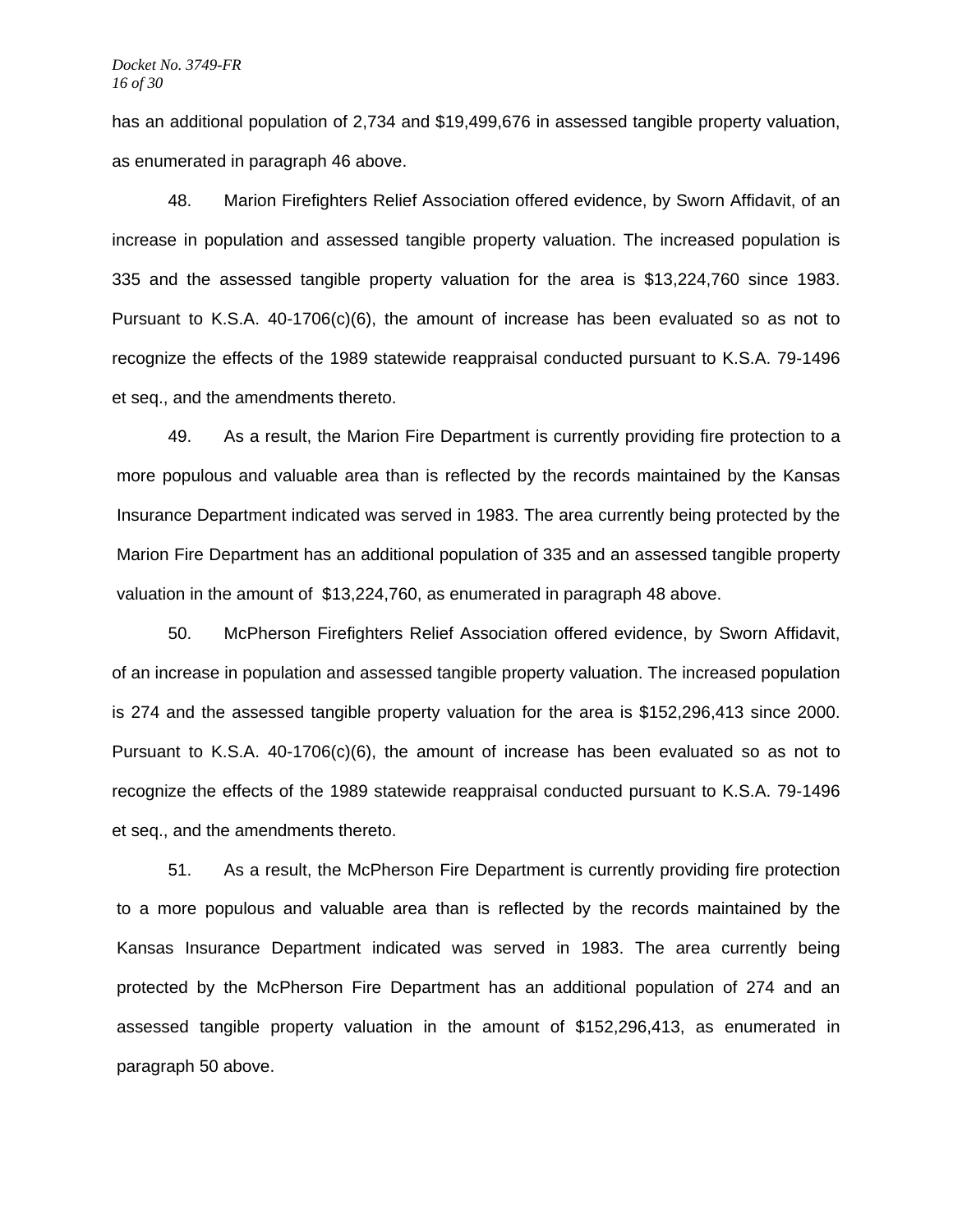#### *Docket No. 3749-FR 17 of 30*

52. McPherson County #2 Firefighters Relief Association offered evidence, by Sworn Affidavit, that the population has increased by 448 and the assessed tangible property valuation of the area served by McPherson County #2 Fire Department has the valuation increased by \$5,911,812 since 1983. Pursuant to K.S.A. 40-1706(c)(6), the amount of increase has been evaluated so as not to recognize the effects of the 1989 statewide reappraisal conducted pursuant to K.S.A. 79-1496, *et seq.*, and amendments thereto.

53. As a result of the increase in population and the assessed tangible property valuation as outlined in paragraph 52 above, it appears that McPherson County #2 Fire Department is providing fire protection services to a more populous and valuable area than the records maintained by the Kansas Insurance Department indicated was served in 1983. The area now has an additional population of 448 and \$5,911,812 in assessed tangible property valuation, as enumerated in paragraph 52 above.

54. Montezuma Firefighters Relief Association offered evidence, by Sworn Affidavit, that the population has increased by 306 and the assessed tangible property valuation of the area served by Montezuma Fire Department has the valuation increased by \$7,395,724 since 1983. Pursuant to K.S.A. 40-1706(c)(6), the amount of increase has been evaluated so as not to recognize the effects of the 1989 statewide reappraisal conducted pursuant to K.S.A. 79- 1496, *et seq.*, and amendments thereto.

55. As a result of the increase in population and the assessed tangible property valuation as outlined in paragraph 54 above, it appears that the Montezuma Fire Department is providing fire protection services to a more populous and valuable area than the records maintained by the Kansas Insurance Department indicated was served in 1983. The area now has an additional population of 306 and \$7,395,724 in assessed tangible property valuation, as enumerated in paragraph 54 above.

56. Oakley Firefighter Relief Association offered evidence, by Sworn Affidavit, that the assessed tangible property valuation has increased by \$398,290 since 2002. Pursuant to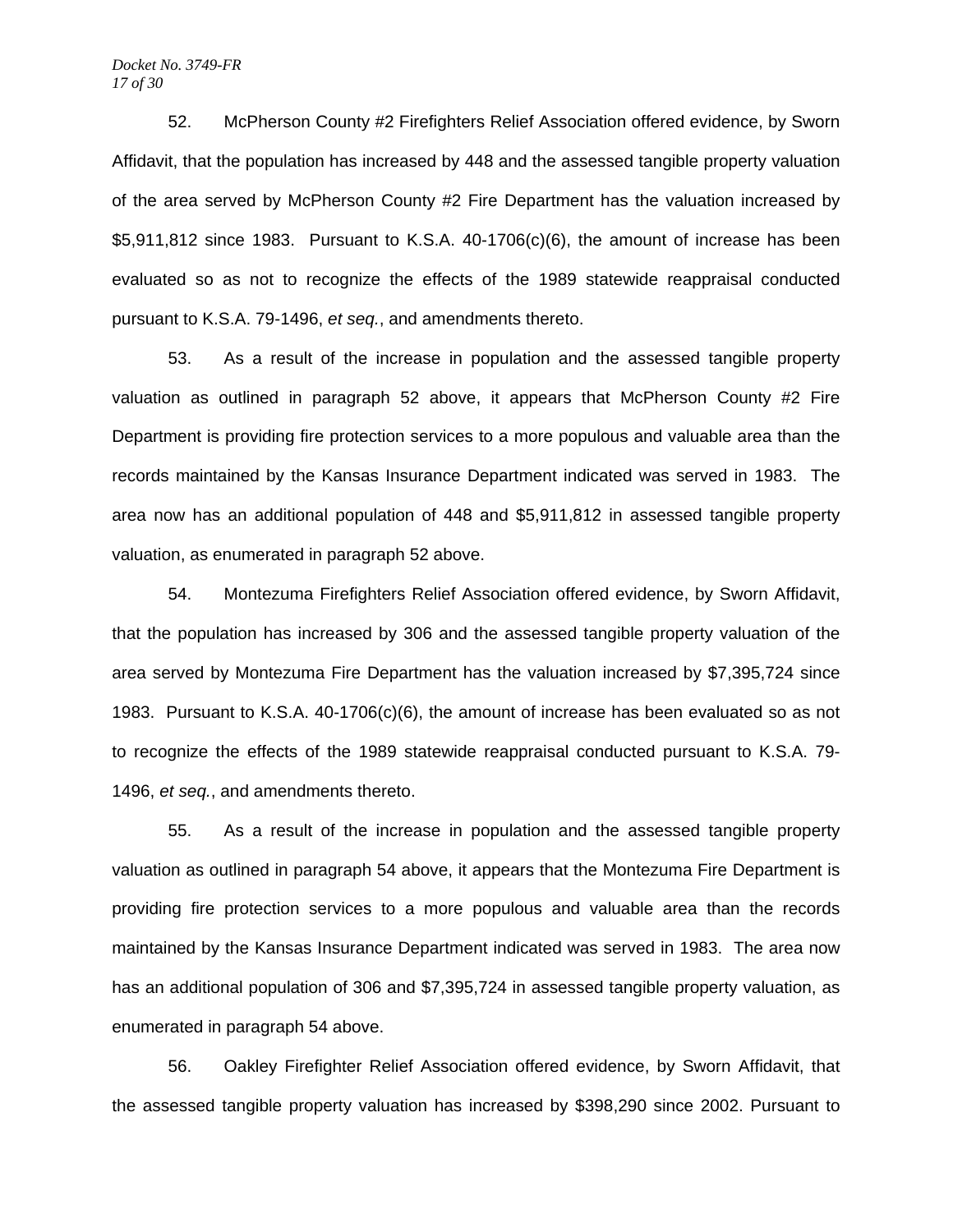K.S.A. 40-1706(c)(6), the amount of increase has been evaluated so as not to recognize the effects of the 1989 statewide reappraisal conducted pursuant to K.S.A. 79-1496 et seq., and the amendments thereto.

57. As a result of the increase in assessed tangible property valuation as outlined in paragraph 56 above, it appears that the Oakley Fire Department is providing fire protection services to a more valuable area than the records maintained by the Kansas Insurance Department indicated was served in 2002. The area currently being protected by the Oakley Fire Department has an additional assessed tangible property valuation of \$398,290, as enumerated in paragraph 56 above.

 58. Overland Park Firefighters Relief Association offered evidence, by Sworn Affidavit, that the population has increased by 6,354 and the assessed tangible property valuation of the area served by the Overland Park Fire Department has the valuation increased by \$441,320,548 since 2004. Pursuant to K.S.A. 40-1706(c)(6), the amount of increase has been evaluated so as not to recognize the effects of the 1989 statewide reappraisal conducted pursuant to K.S.A. 79-1496, *et seq.*, and amendments thereto.

59. As a result of the increase in population and the assessed tangible property valuation as outlined in paragraph 58 above, it appears that the Overland Park Fire Department is providing fire protection services to a more populous and valuable area than the records maintained by the Kansas Insurance Department indicated was served in 2004. The area now has an additional population of 6,354 and \$441,320,548 in assessed tangible property valuation, as enumerated in paragraph 58 above.

 60. Pottawatomie County #2 Firefighters Relief Association offered evidence, by Sworn Affidavit, that the population has increased by 18 and the assessed tangible property valuation of the area served by Pottawatomie County #2 Fire Department has the valuation increased by \$1,545,819 since 1990. Pursuant to K.S.A. 40-1706(c)(6), the amount of increase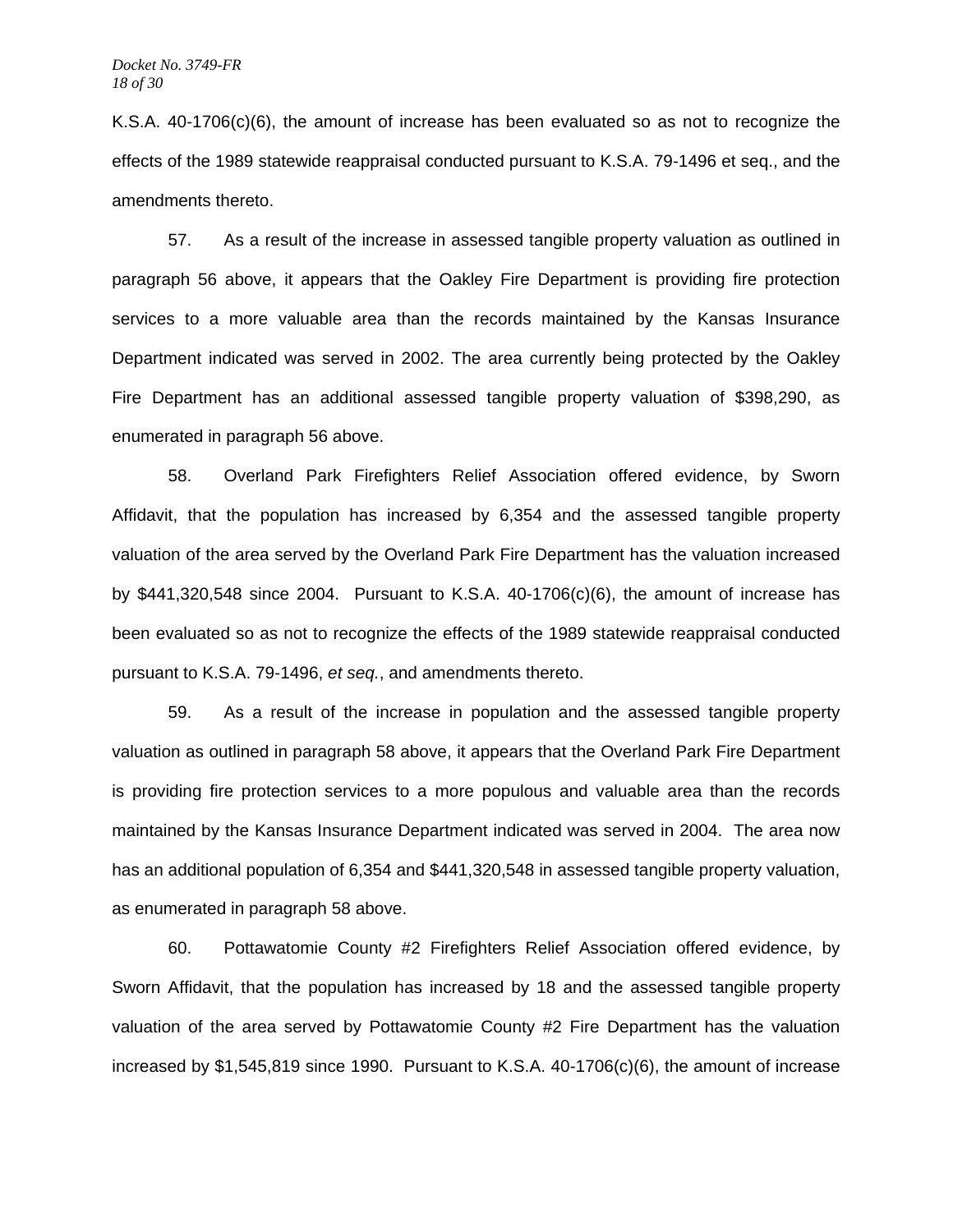has been evaluated so as not to recognize the effects of the 1989 statewide reappraisal conducted pursuant to K.S.A. 79-1496, *et seq.*, and amendments thereto.

61. As a result of the increase in population and the assessed tangible property valuation as outlined in paragraph 60 above, it appears that the Pottawatomie County #2 Fire Department is providing fire protection services to a more populous and valuable area than the records maintained by the Kansas Insurance Department indicated was served in 1990. The area now has an additional population of 18 and \$1,545,819 in assessed tangible property valuation, as enumerated in paragraph 60 above.

 62. Pottawatomie County #5 Firefighters Relief Association offered evidence, by Sworn Affidavit, that the population has increased by 43 and the assessed tangible property valuation of the area served by Pottawatomie County #5 Fire Department has the valuation increased by \$16,746,814 since 2003. Pursuant to K.S.A.  $40-1706(c)(6)$ , the amount of increase has been evaluated so as not to recognize the effects of the 1989 statewide reappraisal conducted pursuant to K.S.A. 79-1496, *et seq.*, and amendments thereto.

63. As a result of the increase in population and the assessed tangible property valuation as outlined in paragraph 62 above, it appears that Pottawatomie County #5 Fire Department is providing fire protection services to a more populous and valuable area than the records maintained by the Kansas Insurance Department indicated was served in 2003. The area now has an additional population of 43 and \$16,746,814 in assessed tangible property valuation, as enumerated in paragraph 62 above.

64. Russell Firefighter Relief Association offered evidence, by Sworn Affidavit, that the assessed tangible property valuation has increased by \$15,229,180 since 1983. Pursuant to K.S.A. 40-1706(c)(6), the amount of increase has been evaluated so as not to recognize the effects of the 1989 statewide reappraisal conducted pursuant to K.S.A. 79-1496 et seq., and the amendments thereto.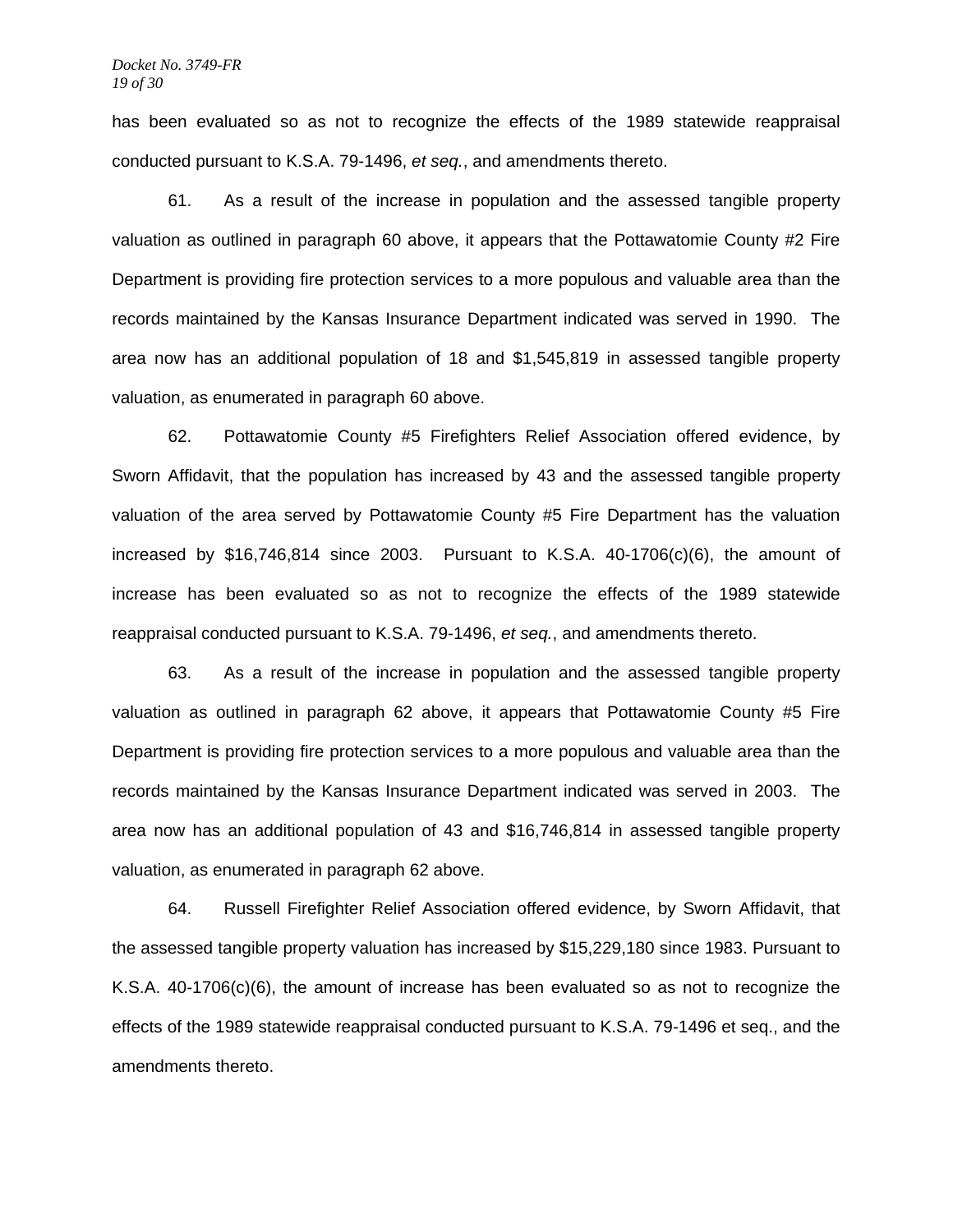65. As a result of the increase in assessed tangible property valuation as outlined in paragraph 64 above, it appears that Russell Fire Department is providing fire protection services to a more valuable area than the records maintained by the Kansas Insurance Department indicated was served in 1983. The area currently being protected by the Russell Fire Department has an additional assessed tangible property valuation of \$15,229,180, as enumerated in paragraph 64 above.

66. Russell Grant Firefighter Relief Association offered evidence, by Sworn Affidavit, that the assessed tangible property valuation has increased by \$3,646,242 since 1999. Pursuant to K.S.A. 40-1706(c)(6), the amount of increase has been evaluated so as not to recognize the effects of the 1989 statewide reappraisal conducted pursuant to K.S.A. 79-1496 et seq., and the amendments thereto.

67. As a result of the increase in assessed tangible property valuation as outlined in paragraph 66 above, it appears that Russell Grant Fire Department is providing fire protection services to a more valuable area than the records maintained by the Kansas Insurance Department indicated was served in 1999. The area currently being protected by the Russell Grant Fire Department has an additional assessed tangible property valuation of \$3,646,242, as enumerated in paragraph 66 above.

 68. Salina Firefighters Relief Association offered evidence, by Sworn Affidavit, that the population has increased by 2,118 and the assessed tangible property valuation of the area served by the Salina Fire Department has the valuation increased by \$268,723,770 since 2000. Pursuant to K.S.A. 40-1706(c)(6), the amount of increase has been evaluated so as not to recognize the effects of the 1989 statewide reappraisal conducted pursuant to K.S.A. 79-1496, *et seq.*, and amendments thereto.

69. As a result of the increase in population and the assessed tangible property valuation as outlined in paragraph 68 above, it appears that the Salina Fire Department is providing fire protection services to a more populous and valuable area than the records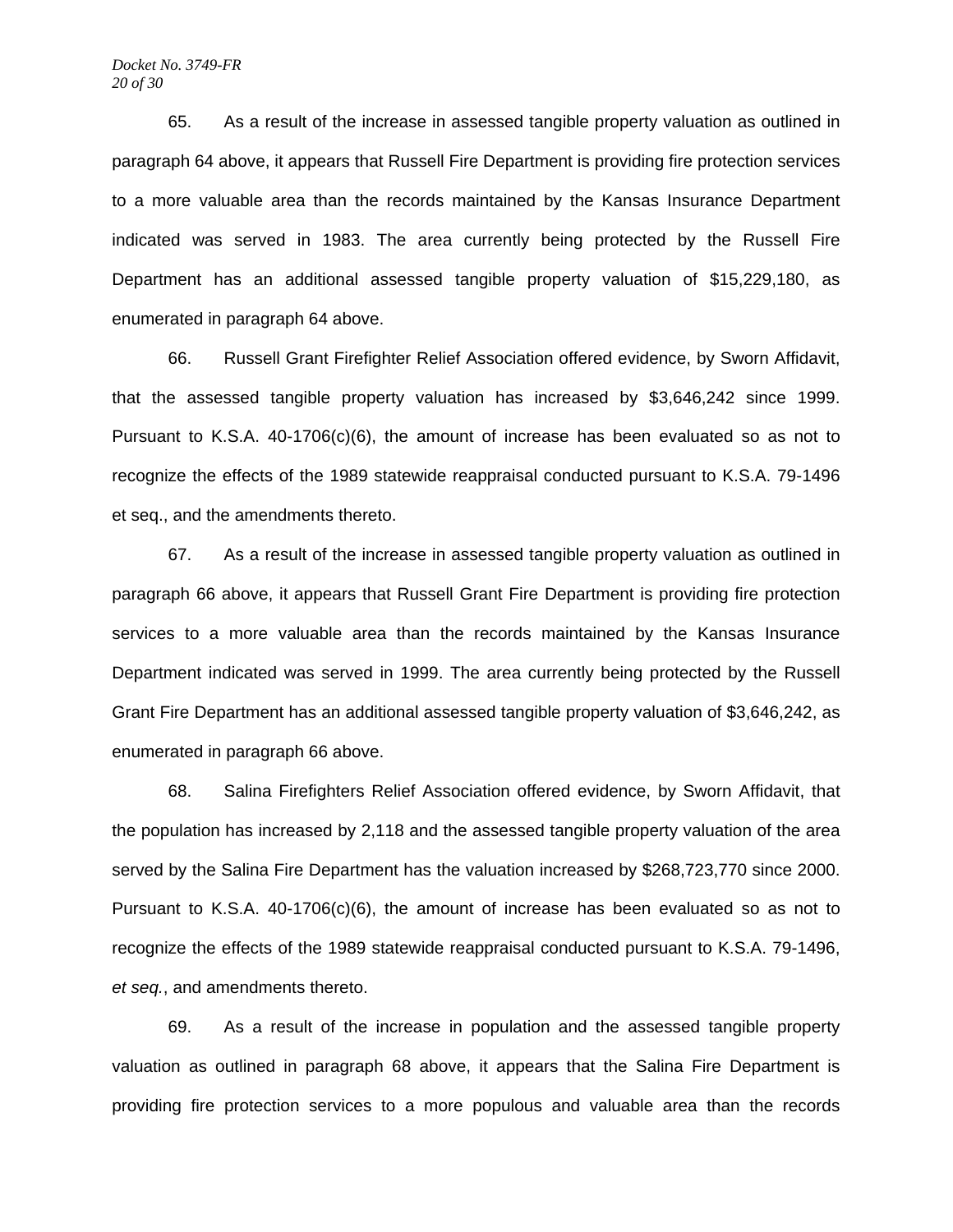maintained by the Kansas Insurance Department indicated was served in 2000. The area now has an additional population of 2,118 and \$268,723,770 in assessed tangible property valuation, as enumerated in paragraph 68 above.

70. Shawnee County #1 Firefighters Relief Association offered evidence, by Sworn Affidavit, that the population has increased by 1,181 and the assessed tangible property valuation, of the area served by the Shawnee County #1 Fire Department has the valuation increased by  $$27,658,743$  since 1983. Pursuant to K.S.A. 40-1706 $(c)(6)$ , the amount of increase has been evaluated so as not to recognize the effects of the 1989 statewide reappraisal conducted pursuant to K.S.A. 79-1496, *et seq.*, and amendments thereto.

71. As a result of the increase in population and the assessed tangible property valuation as outlined in paragraph 70 above, it appears that the Shawnee County #1 Fire Department is providing fire protection services to a more populous and valuable area than the records maintained by the Kansas Insurance Department indicated was served in 1983. The area now has an additional population of 1,181 and \$27,658,743 in assessed tangible property valuation, as enumerated in paragraph 70 above.

72. Tonganoxie Township Firefighters Relief Association offered evidence, by Sworn Affidavit, that the population has increased by 316 and the assessed tangible property valuation, of the area served by the Tonganoxie Township Fire Department has the valuation increased by \$6,512,459 since 1998. Pursuant to K.S.A. 40-1706(c)(6), the amount of increase has been evaluated so as not to recognize the effects of the 1989 statewide reappraisal conducted pursuant to K.S.A. 79-1496, *et seq.*, and amendments thereto.

73. As a result of the increase in population and the assessed tangible property valuation as outlined in paragraph 72 above, it appears that the Tonganoxie Township Fire Department is providing fire protection services to a more populous and valuable area than the records maintained by the Kansas Insurance Department indicated was served in 1998. The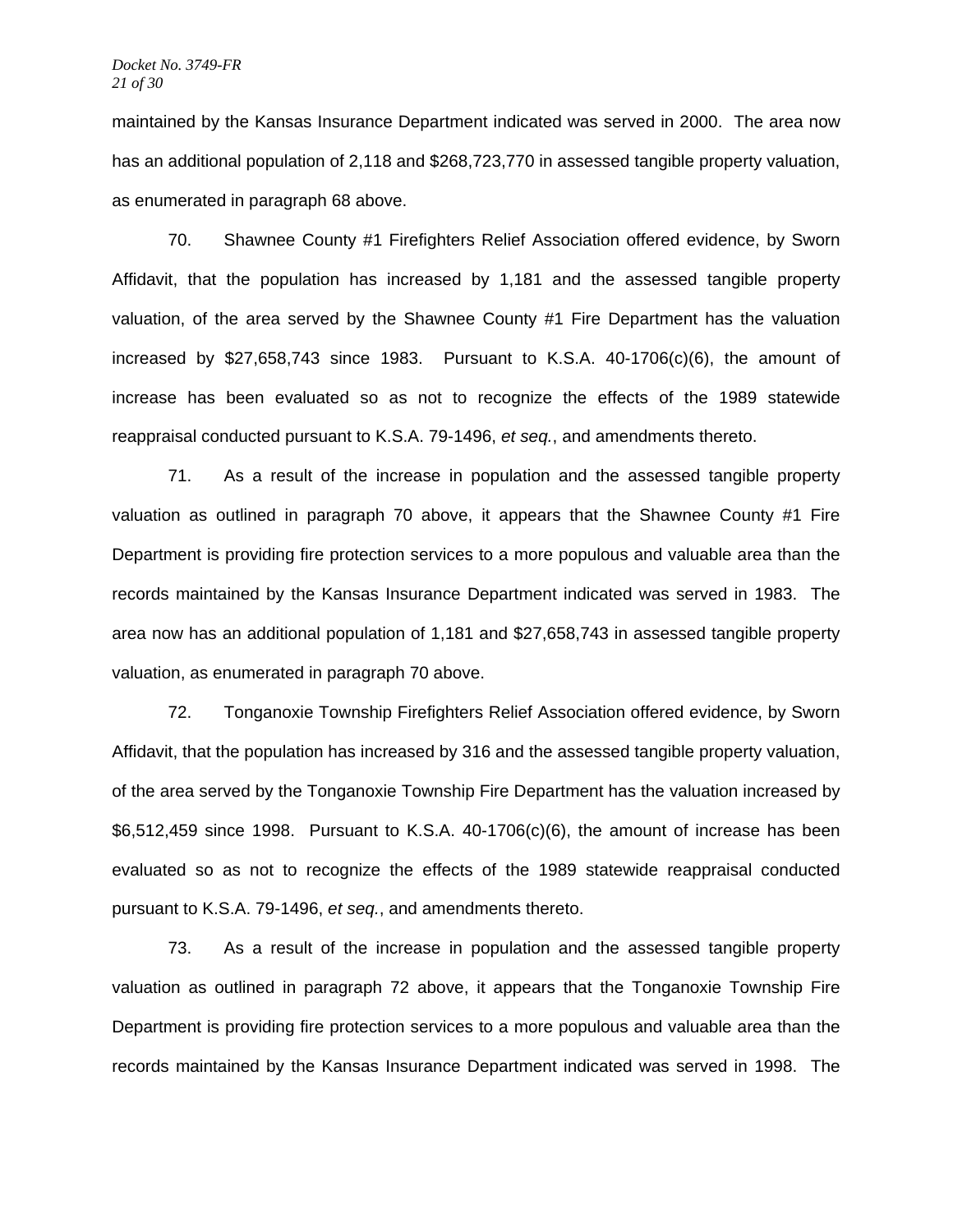area now has an additional population of 316 and \$6,512,459 in assessed tangible property valuation, as enumerated in paragraph 72 above.

74. Wichita Firefighters Relief Association offered evidence, by Sworn Affidavit, that the population has increased by 69,769 and the assessed tangible property valuation, of the area served by the Wichita Fire Department has the valuation increased by \$1,550,560,612 since 2001. Pursuant to K.S.A.  $40-1706(c)(6)$ , the amount of increase has been evaluated so as not to recognize the effects of the 1989 statewide reappraisal conducted pursuant to K.S.A. 79-1496, *et seq.*, and amendments thereto.

75. As a result of the increase in population and the assessed tangible property valuation as outlined in paragraph 74 above, it appears that the Wichita Fire Department is providing fire protection services to a more populous and valuable area than the records maintained by the Kansas Insurance Department indicated was served in 2001. The area now has an additional population of 69,769 and \$1,550,560,612 in assessed tangible property valuation, as enumerated in paragraph 74 above.

76. Wichita Firefighters Relief Association submitted its Sworn Affidavit to the Department without a formal letter of intent to seek redetermination. On or about November, 2007, Wichita Firefighters Relief Association tendered a formal letter. Pursuant to K.S.A. 40- 1706(c)(6), the Department requested that the application of Wichita Firefighters Relief Association be disqualified for filing a late application.

77. Hays Firefighters Relief Association, Iuke Firefighters Relief Association, McPherson Firefighters Relief Association, and Shawnee County Number Four submitted incomplete applications. The Department requested that Presiding Officer not consider the incomplete applications as applications.

78. Mr. Lubbers was asked and provided no evidence of inappropriate expenditures by any association.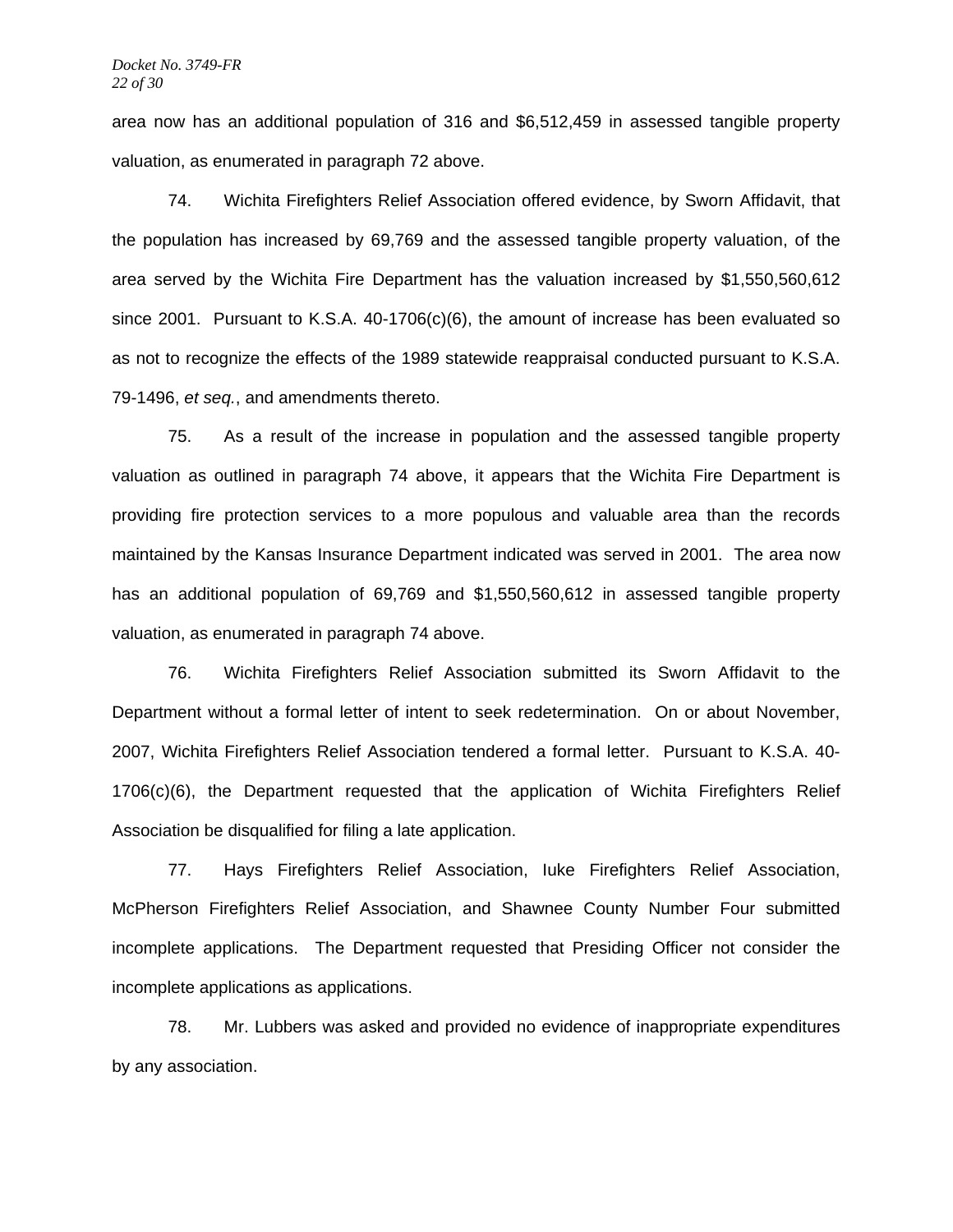79.The Manhattan Firefighters Relief Association submitted a request to the Kansas Insurance Department for the 2005 Redetermination Hearing based on property valuation figures from the Riley County Clerk's Office.

80. Based on the application submitted for the 2005 Redetermination Hearing, the proportionate amount that the Manhattan Firefighters Relief Association received for 2006 was \$527,365.33 and for 2007 was \$530,635.67.

81. In July 2007, the Kansas Insurance Department received information from the Riley County Clerk's Office that the figures provided to the Manhattan Firefighters Relief Association were based incorrectly on the appraised valuation rather than the tangible assessed valuation.

82. Based on the tangible assessed valuation that was received from the Riley County Clerk's Office, the proportionate amount that the Manhattan Firefighters Relief Association should have received for 2006 is \$307,058.43 and for 2007 is \$309,405.85.

83. Based on the tangible assessed valuation, the Kansas Insurance Department requested that the proportionate amount received by the Manhattan Firefighters Relief Association each year, subject to appropriate adjustments, be reduced for errors in the payments distributed to the Manhattan Firefighters Relief Association until approximately \$442,000 has been recouped.

84. After receiving notice and opportunity to be heard, the Manhattan Firefighters Relief Association requested that the Presiding Officer award the Association \$250,000 to cover outstanding obligations and recoup the remaining amounts from its proportionate amount until \$441,536.92 has been recouped.

## **Conclusions of Law**

 85. Based upon the information presented by Applicants and available to the Commissioner of Insurance, changed circumstances are found to exist for all Applicants, to support a redetermination of the proportionate amounts payable to all firefighters relief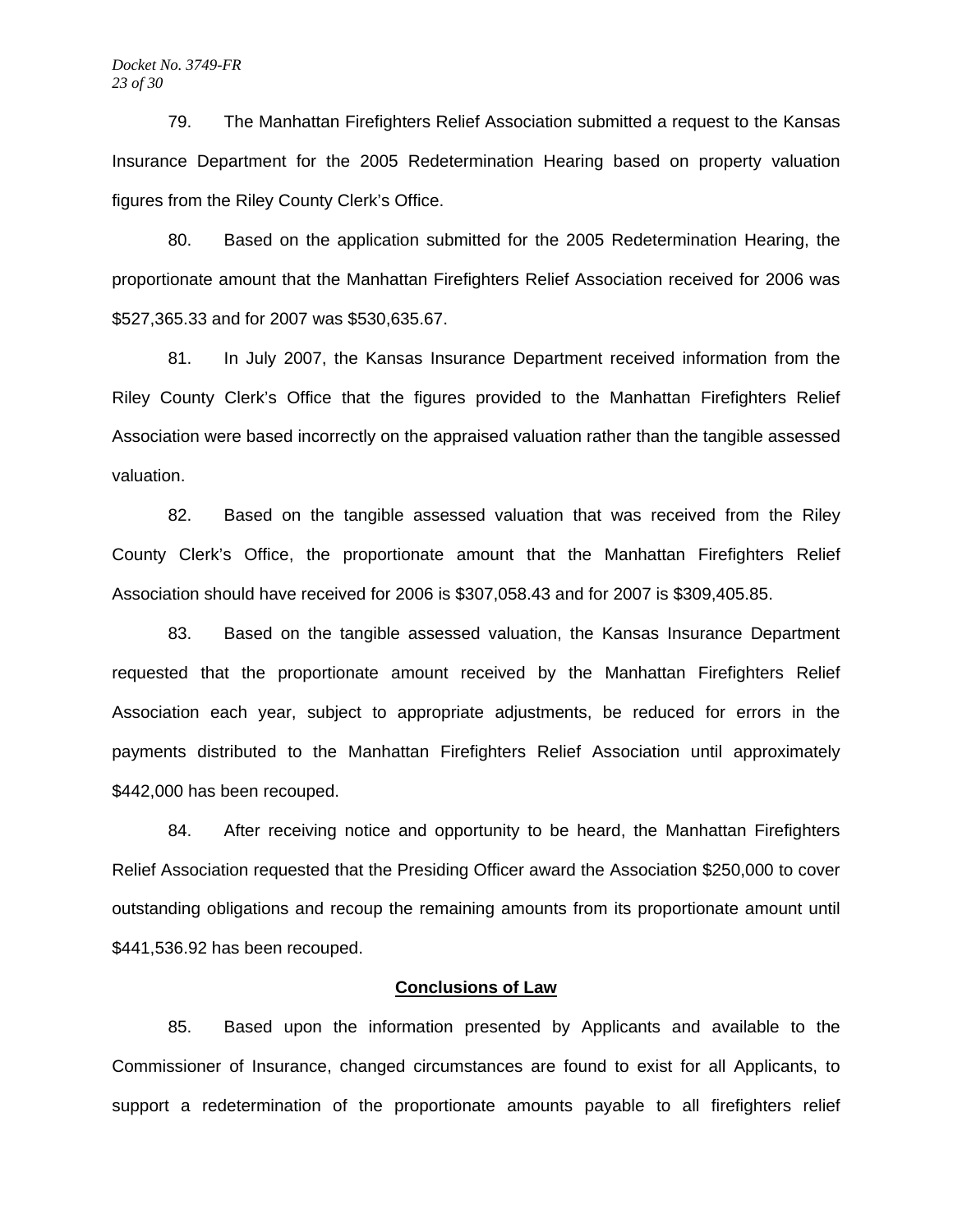associations from the Firefighters Relief Fund for 2006 and future distributions pursuant to the Firefighters Relief Act, specifically K.S.A. 40-1706(c)(6).

 86. K.S.A. 40-1706(c)(6), which gives the Commissioner of Insurance the authority to redetermine the proportionate amounts payable to all firefighters relief associations, is silent as to the specific method by which the Commissioner is to make such a redetermination. The statute gives the Commissioner the discretion to determine how the redetermination is to be made.

 87. Applicants presented evidence that the increased population and/or assessed tangible property valuation has resulted from either the addition of areas or through sheer growth, which was not a record with the Kansas Insurance Department in 1983.

88. To redetermine the proportionate amount payable to all firefighters relief associations for the 2006 and future distributions, the additional population and assessed tangible property valuation added by each applying association shall be treated separately, as a nonreceiving association, and these figures of the additional population and assessed tangible property valuation of each association will be placed into the formula used to determine the proportionate amounts payable to nonreceiving associations, as contained in K.S.A. 40- 1706(c)(5).

89. The procedure contained in paragraphs 86 and 87 above, shall affect the proportionate amount payable to all firefighters relief associations.

90. Associations that were deemed to have withdrawn their application did not file an application for redetermination as required by K.S.A. 40-1706(c) and were not considered for redetermination for purposes of this hearing.

91. Associations that gave the Department sufficient notice of its intent to apply for redetermination by filing crucial information in a timely manner, but submitted documents after the statutory deadline were deemed to have filed an application as required by K.S.A. 40- 1706(c) are not prohibited from being considered for redetermination.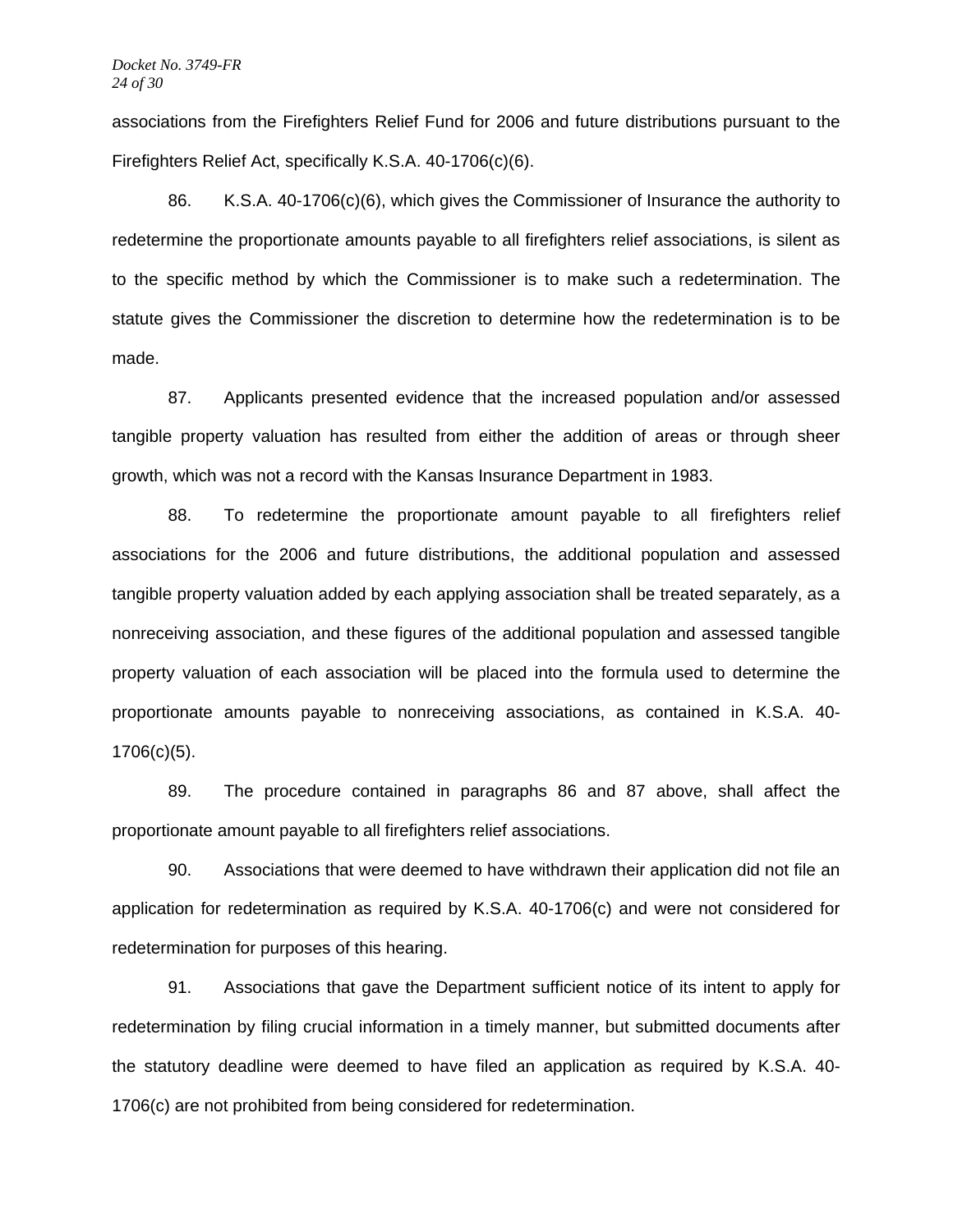92. K.S.A. 40-1706 gives the Commissioner of Insurance the responsibility for the distribution of the funds and the oversight powers as to how distributed funds are accounted for once they get to the relief associations and the benefits they purchase.

# **IT IS THEREFORE, BY THE COMMISSIONER OF INSURANCE, ORDERED THAT:**

 1. Changed circumstances exist as to all Applicants, to warrant a redetermination of the proportionate amounts payable to all firefighters relief associations.

 2. The additional population and assessed tangible property valuation of each applying firefighters relief association, shall be individually placed into the formula found in K.S.A. 40-1706(c)(5) used to calculate that nonreceiving association's share of distribution. The resulting amount will be added to the amount that applying association would receive as a receiving association's proportionate share of future distributions.

 3. The redetermination application of Wichita Firefighters Relief Association shall be considered timely filed.

 4. The incomplete applications of Hays Firefighters Relief Association, Iuke Firefighters Relief Association, McPherson Firefighters Relief Association, and Shawnee County Number Four shall not be consider as applications under K.S.A. 40-1706(c).

 5. The annual distribution amount of Manhattan Firefighters Relief Association shall be limited to \$250,000 per year until the overpayment in the amount of approximately \$442,000 has been recouped by the Kansas Insurance Department.

 6. Each firefighters relief association that is entitled to receive an additional share of the annual distribution for 2006 and 2007 shall receive a payment in or about May, 2008 to distribute the overpayment in the amount of approximately \$442,000.

7. Each firefighters relief association shall receive their 2008 distribution amount calculated in accordance with K.S.A. 40-1706 in or about July, 2008.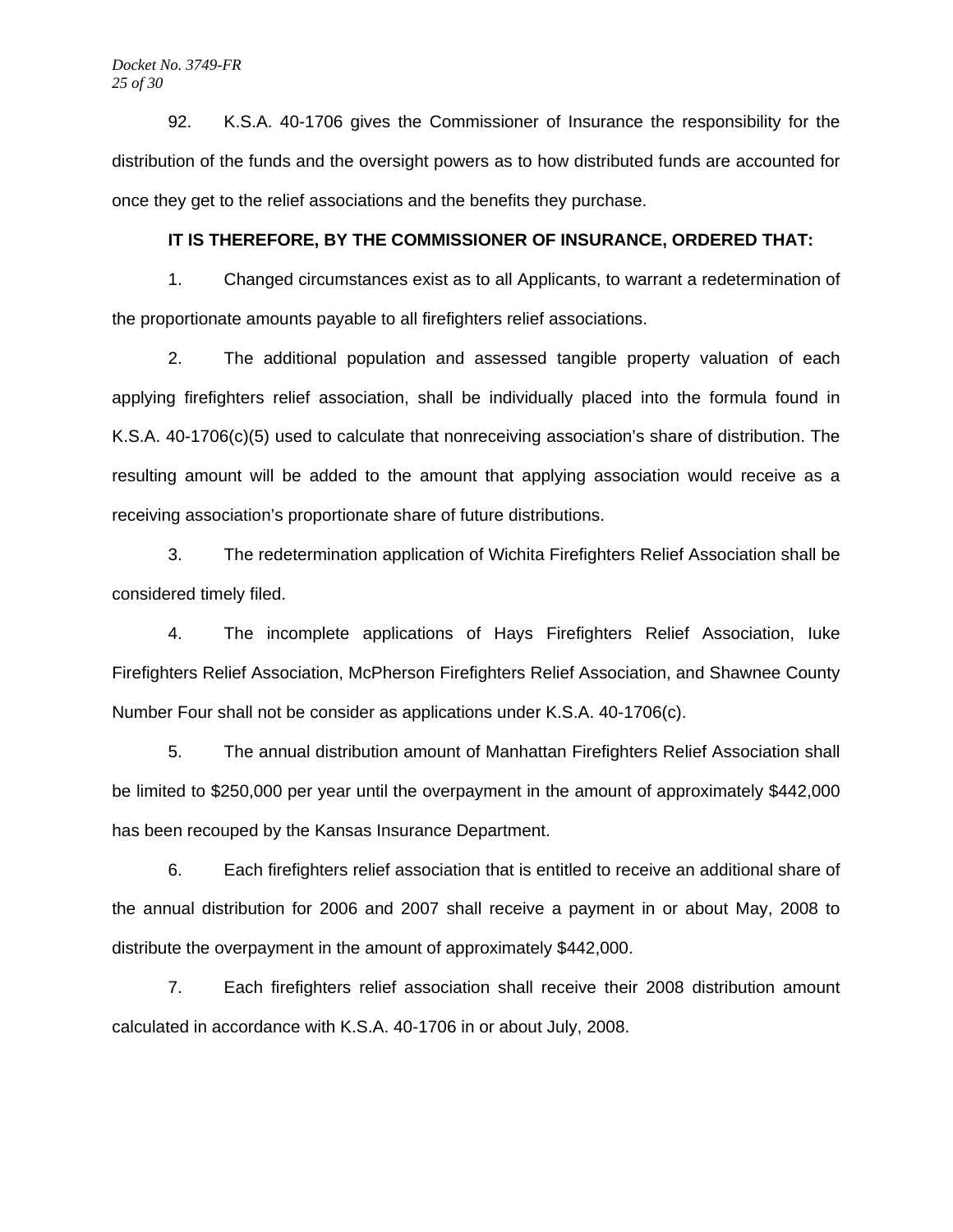8. The Commissioner of Insurance retains jurisdiction over this matter to issue any and all further Orders deemed appropriate or to take such further action necessary to dispose of this matter.

**IT IS SO ORDERED THIS 18th DAY OF JANUARY, 2008, IN THE CITY OF TOPEKA, COUNTY OF SHAWNEE, STATE OF KANSAS.** 



/s/ Sandy Praeger Sandy Praege PARTMENT **WALL** 

 \_/s/ Robert Tomlinson\_\_\_\_\_\_\_\_\_\_\_\_\_\_\_\_\_ Robert Tomlinson Presiding Officer

# **Certificate of Service**

 The undersigned hereby certifies that a true and correct copy of the above and foregoing Order was served by placing the same in the United States Mail, first class postage prepaid, on this \_18th\_ day of January, 2008, addressed to the following:

JIM LUBBERS, PRESIDENT KANSAS STATE FIREFIGHTERS ASSOCIATION 14635 20TH RD. PARSONS, KS 67357

SCOTT FRENCH, PRESIDENT MANHATTAN FRA 2000 Denison Ave. Manhattan, KS 66502

DOUG PICKARD IAFF LOCAL 135 1330 E. 1ST STREET NORTH WICHITA, KS 67214

JIM KILPATRICK AIRPORT SAFETY 2193 AIR CARGO ROAD WICHITA, KS 67209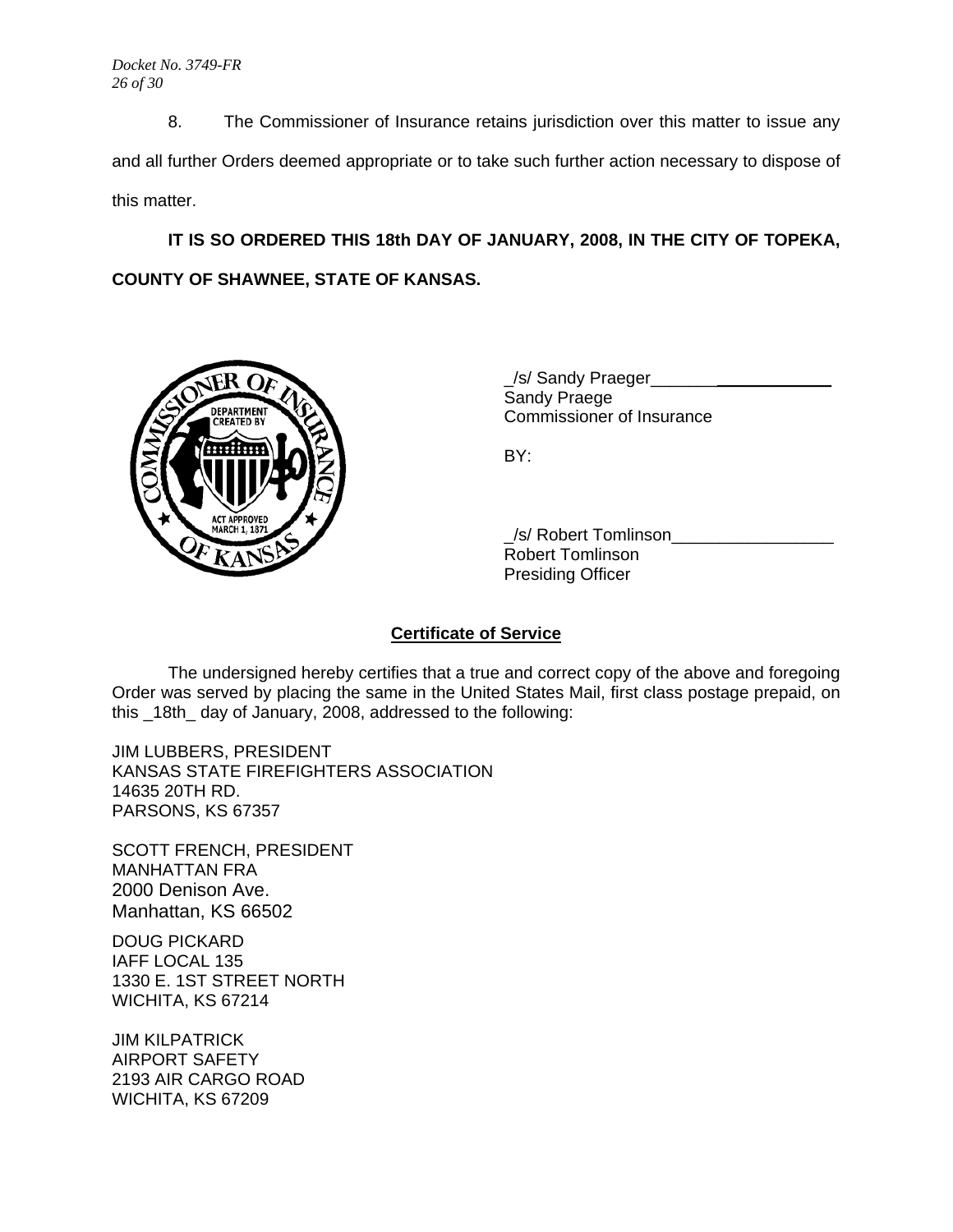*Docket No. 3749-FR 27 of 30* 

JOHN BARKUS AIRPORT SAFETY 2193 AIR CARGO ROAD WICHITA, KS 67209

DALE OLBERDING SENECA FRA393 TREASURER PO BOX 28 SENECA KS 66538

GARY RINGEL, TREASURER PO BOX 342 ALMA, KS 66401

J D MERSMAN, TREASURER 100 E 4TH GARNETT, KS 66032

TIM EATON, TREASURER PO BOX 505 ANTHONY, KS 67703

KIM WINCHELL, TREASURER PO BOX H AXTELL, KS 66403

LORI HERTEL, TREASURER PO BOX 73 BAZINE, KS 67516

LARRY FOUTS, TREASURER PO BOX 424 BELOIT, KS 67420

KEVIN WEBSTER, TREASURER PO BOX 242 ROSE HILL, KS 67133

DAVE GONSER, TREASURER 1815 OVERVIEW DR CLAY CENTER, KS 67432

PAUL BUCHE, TREASURER 1248 S 220TH ST PITTSBURG, KS 66762

MAX BROWN, TREASURER 220 E 1ST EL DORADO, KS 67042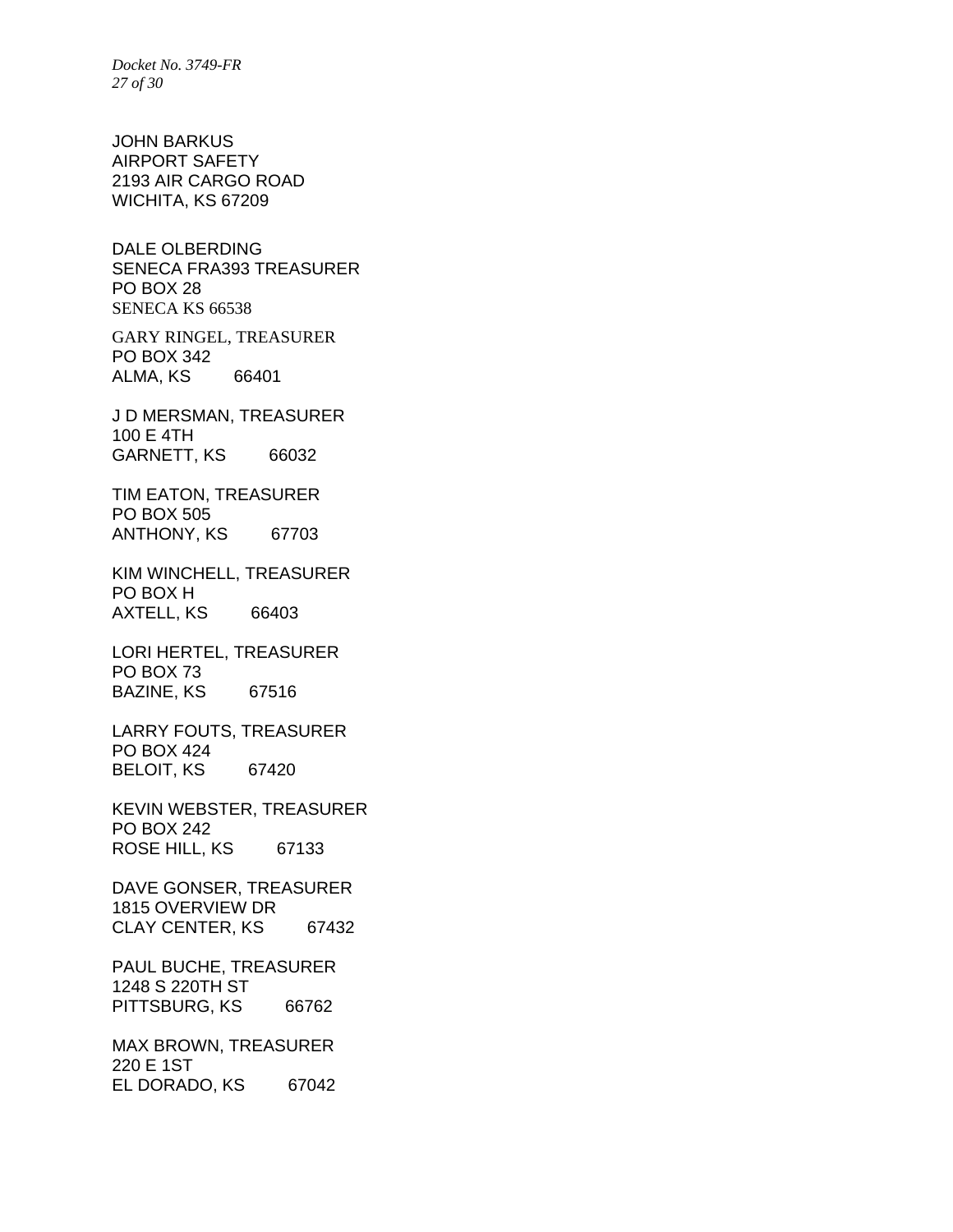*Docket No. 3749-FR 28 of 30* 

CLARENCE RUPP, TREASURER 306 MADISON ELLIS, KS 67637

JIM DICKEY, TREASURER PO BOX 136 BASEHOR, KS 66007

PAUL DRINKARD, TREASURER 440 E MAIN GARDNER, KS 66030

RICK PARSONS, TREASURER PO BOX 867 JUNCTION CITY, KS 66441

DARIN MYERS, TREASURER PO BOX 490 HAYS, KS 67601

TIM BETTLES, TREASURER 700 S BROADWAY HERINGTON, KS 67449

TINA BECKMAN, TREASURER 500 W MCCLELLAN IUKA, KS 67066

CHRIS SCHROEDER, TREASURER 700 N JEFFERSON JUNCTION CITY, KS 66441

CHARLENE GIBBS, TREASURER 1722 S ASH ST OTTAWA, KS 66067

STEVE LINDSHIELD, TREASURER 1452 WELLS FARGO RD LINDSBORG, KS 67456

STEVE WANER, TREASURER 114 N 5TH MARION, KS 66861

JEFF MCCLURE, TREASURER 312 E KANSAS AV MCPHERSON, KS 67460

DELWIN KOONS, TREASURER 2134 15TH AV LINDSBORG, KS 67456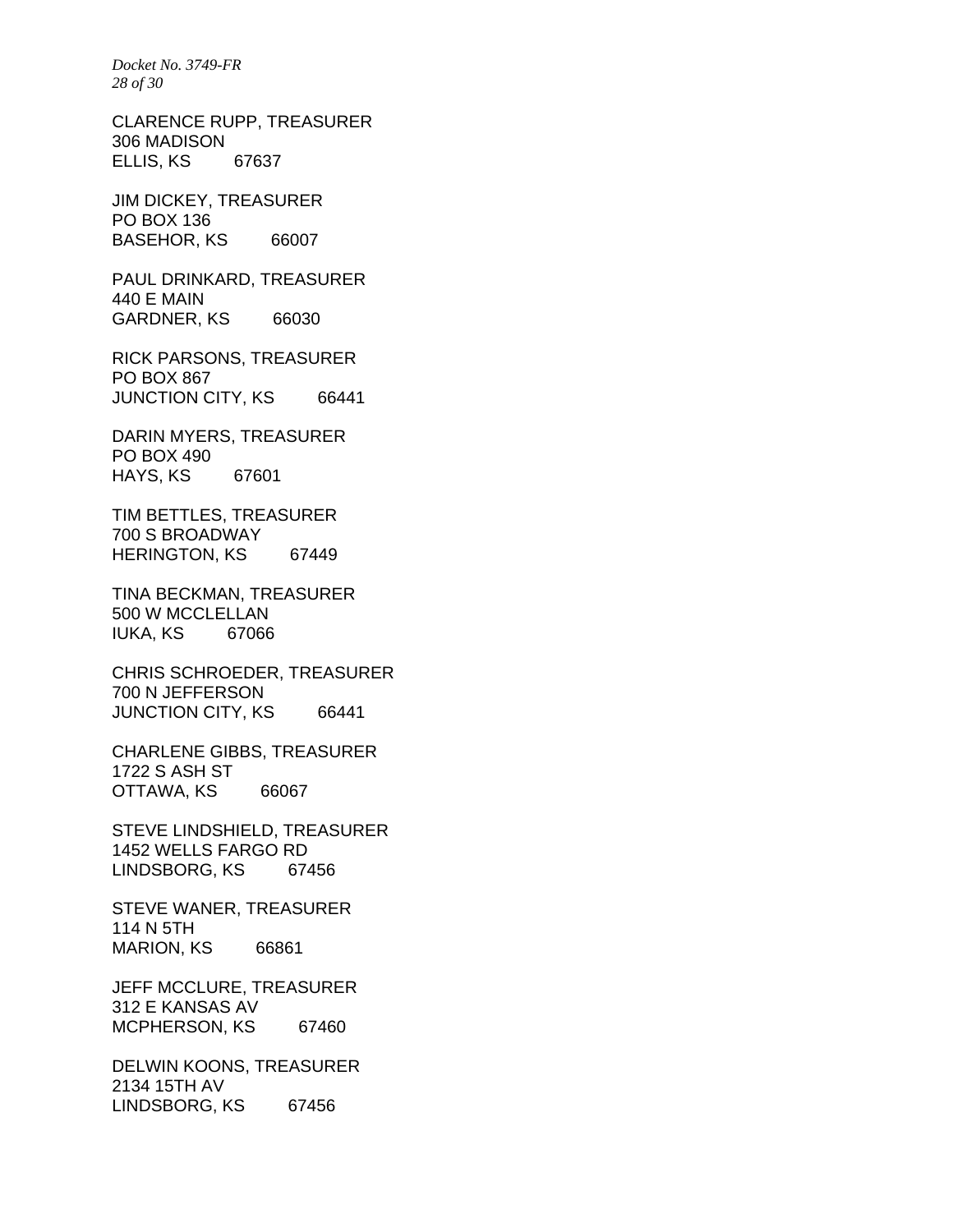*Docket No. 3749-FR 29 of 30* 

JONATHAN GOOSSEN, TREASURER PO BOX 216 MONTEZUMA, KS 67867

SANDY MANNERS, TREASURER 24029 UDALL RD PARSONS, KS 69357

JERRY ROBBEN, PRESIDENT 516 E 6TH ST OAKLEY, KS 67748

MICHAEL LANDER, TREASURER 9550 W 95TH ST OVERLAND PARK, KS 66212

JEROLD REISINGER JR, TREASURER 420 BARBARA HAVENSVILLE, KS 66432

SEAN MORGAN, VICE PRESIDENT 3503 SCOTTIE LN MANHATTAN, KS 66502

SAM SCHMIDT, PRESIDENT PO BOX 112 RUSSELL, KS 67665

CRAIG CLINE, TREASURER 353 W 14TH RUSSELL, KS 67665

MARK GROSLAND, TREASURER 2268 13TH AV McPHERSON, KS 67460

FRANCIS KELSEY, PRESIDENT PO BOX 87 SILVER LAKE, KS 66539

RAMONA RAFFERTY, TREASURER 2231 SW WANAMAKER RD STE 203 TOPEKA, KS 66614

T W SMITH, TREASURER 19009 MCLOUTH RD TONGANOXIE, KS 66086

ROY HAWKINS, TREASURER